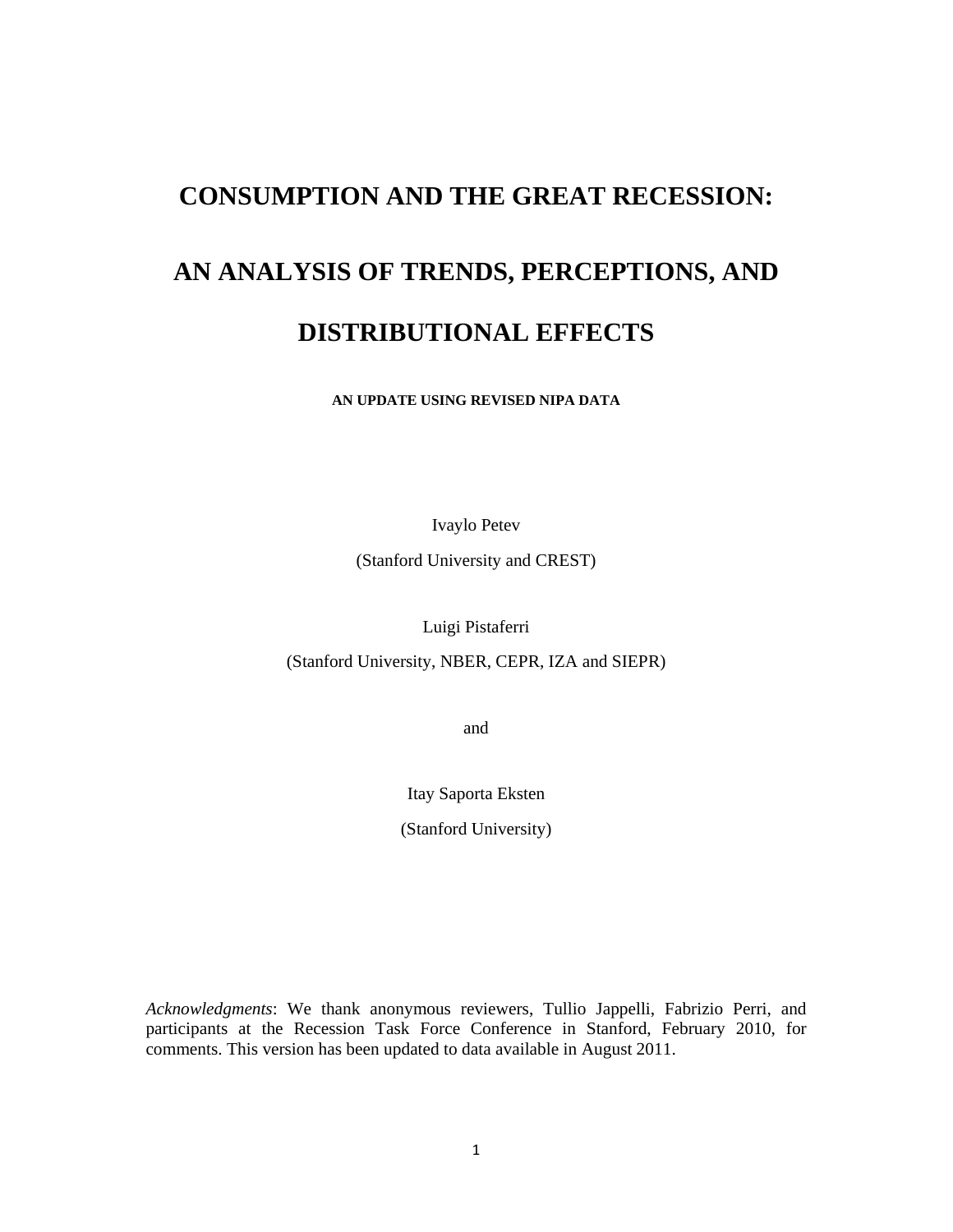#### **1. Introduction**

Consumption decisions are crucial determinants of business cycles and growth. As a share of US gross domestic product (GDP) personal consumer expenditure has grown steadily since the early 1970s to reach, by 2008, 70 percent of GDP. The particularity of severe downturns is that consumer spending is likely not only to decline but also to undermine the prospects for recovery. In this chapter we review the evidence on changes in consumer spending during the so-called *Great Recession* which began officially in December 2007 and ended June 2009. The objective is to explore the distinctive consumption aspects of this recession: How are the various components of household consumption affected? How is the impact of the recession distributed across socio-demographic groups? How does the recession compare to previous recessions? For the purposes of our analysis, we rely on the most recent available national accounts data (August 2011) provided by the Bureau of Economic Analysis (BEA), and micro-level data from the Consumer Expenditure Survey (CEX) and the University of Michigan Surveys of Consumers.

There are three distinctive features of the Great Recession. First, it was deep. Consumption per capita fell monotonically from the last quarter of 2007 (the official starting date of the recession) throughout the first half of 2009 (a decline greater than 4 percent from peak to trough). The decline was stronger for durables (and among them, vehicles), but spending on nondurables and (especially) services also fell significantly compared to previous recessions. Interestingly, consumption fell more (and it took more time to recover) than disposable income, partly as a result of an increase in government transfers to households (particularly, unemployment insurance claims). Second, the recession was long. In fact, it was the longest recession to date since the Great Depression, with consumption still trailing 2 percent below pre-recession levels after 15 quarters from the starting date and 8 quarters after the recession had officially ended. Finally, the varying impact the recession has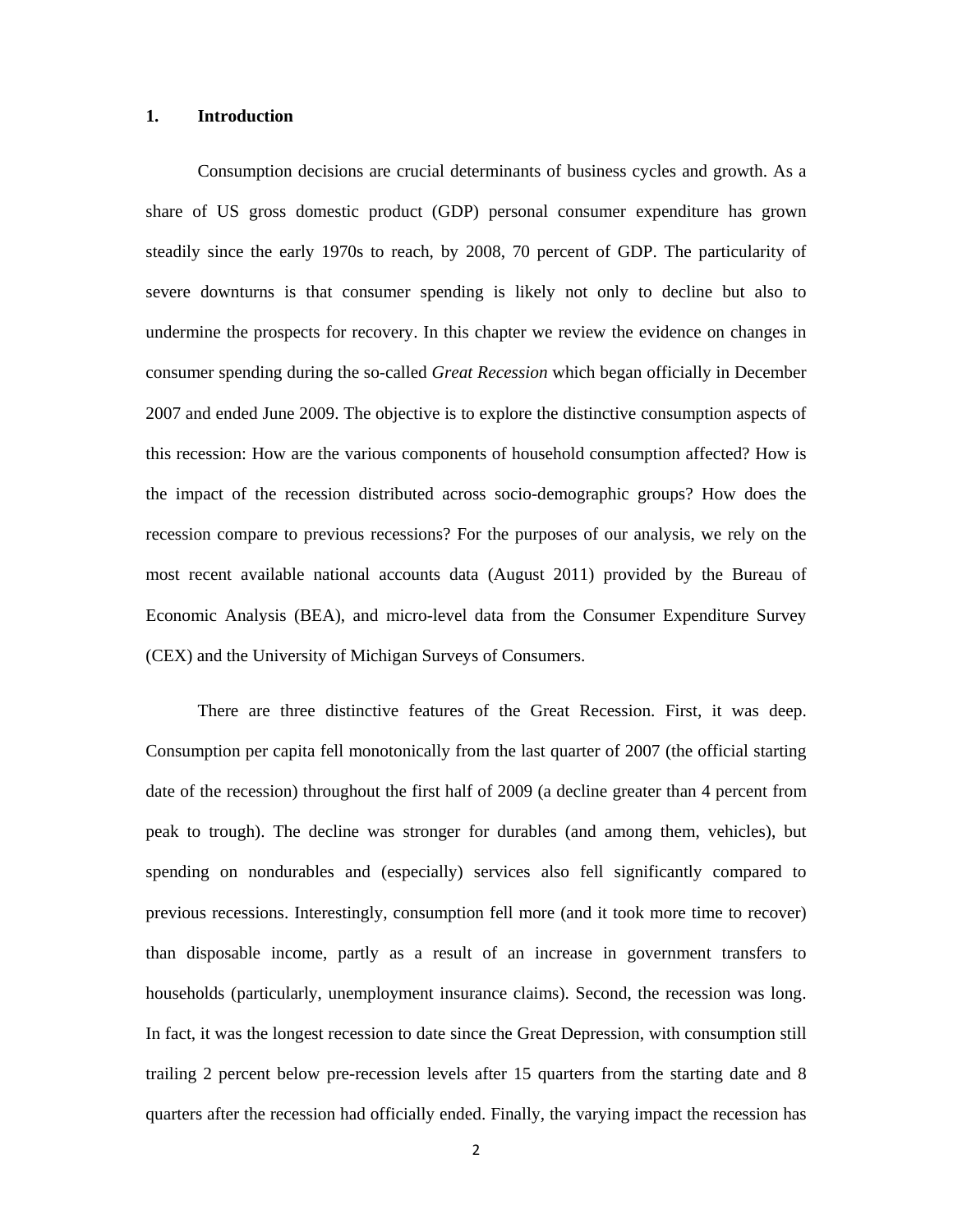had across age, race, education and wealth groups resulted in a decline in consumption inequality.

We single out four explanations for the observed change in consumption during the Great Recession and for its unequal impact on socio-demographic groups. One is the "wealth effect", that is, the response of consumers to the destruction of wealth which followed from the burst of the housing bubble and the stock market collapse of 2008. A second is an increase in uncertainty, a decline in consumer confidence which may have reduced spending through accumulation of precautionary savings (or reduction of debt) as well as deferment of spending, most notably on durables. Third, changes in relative prices, especially gasoline, may have reverberated on both the consumption of gasoline as well as of its complementary goods like cars and transportation services. Finally, the credit crunch that followed the financial crisis may have prevented some households from purchasing goods that are typically acquired through borrowing, such as cars or other big-ticket items.

In the subsequent analysis, which is descriptive in nature, we provide suggestive empirical evidence for each of these four factors, whose interaction and contribution to the recession we leave for future research to disentangle with the benefit of more complete data and a better vantage point. The paper proceeds with a discussion of the macroeconomic picture (Section 2), followed by an analysis of trends in consumer confidence (Section 3), and ends with a study of the redistributive effects of the recession using micro-level data on consumer spending (Section 4); we conclude with a general summary of our results (Section 5).

3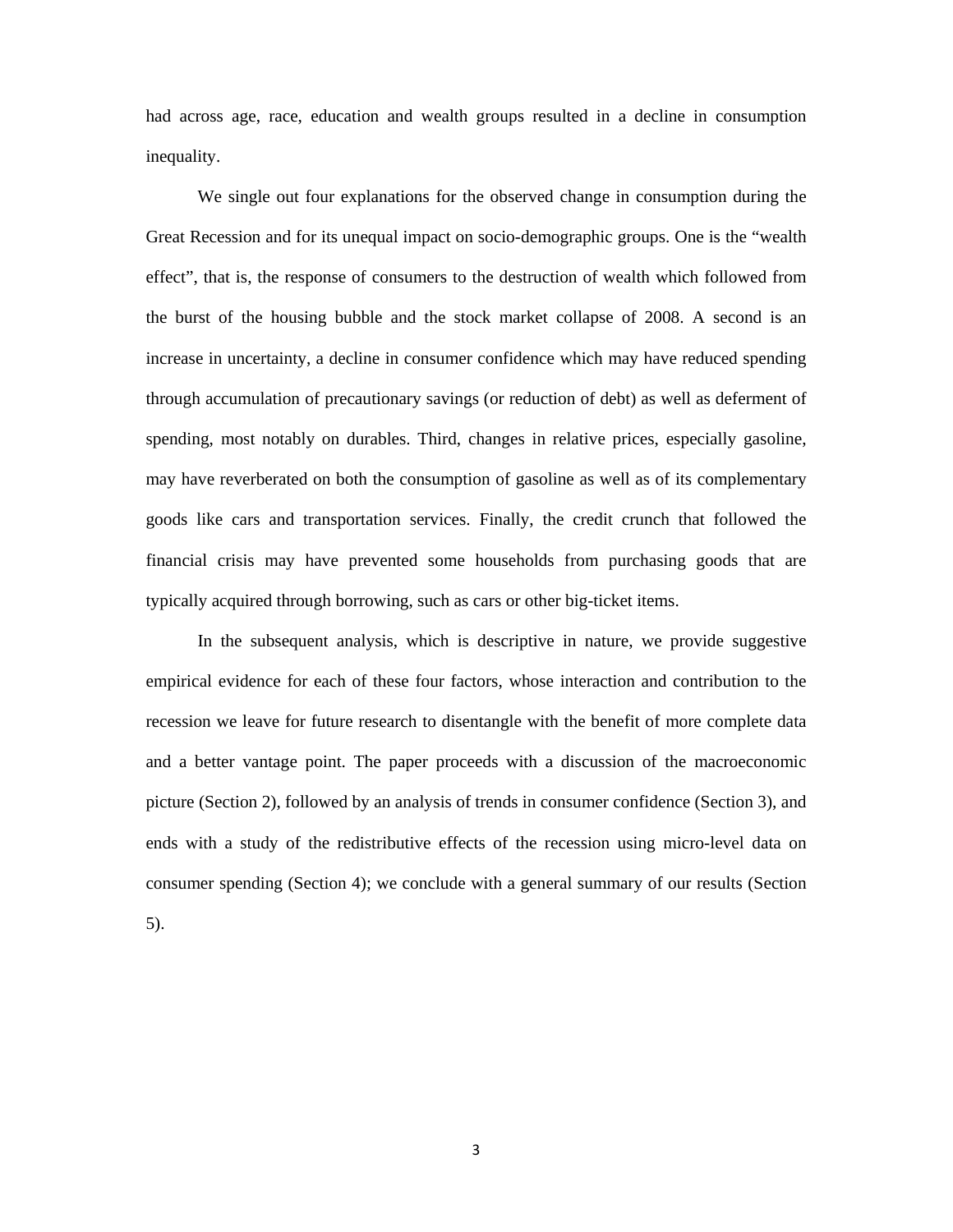#### **2. The Macroeconomic Picture**

In this section we review the evolution of personal consumption expenditure and disposable income at the aggregate level. Unless noted otherwise, we use national income and product accounts (NIPA) data provided by the BEA (as available in August 2011).

#### *2.1. Personal Consumption and Personal Disposable Income*

We start by asking whether trends in consumption spending during the Great Recession are similar to trends in personal disposable income.<sup>2</sup> Economic theory predicts that the link between income shocks and consumption is strongest in the case of permanent or unpredictable income shocks. Hence, consumption may fall as a direct consequence of a fall in income induced by job loss, reduced hours or productivity, and negative returns from assets, and more so if these are long-term changes to a household's economic resources.

In Figure 1 we plot trends in per-capita personal consumption expenditure and personal disposable income over the Great Recession period. Unless noted otherwise, all data are expressed in per-capita terms, deflated using the CPI, and de-seasonalized.<sup>3</sup> Both the consumption and income series are set equal to 100 in the quarter immediately preceding the start of the recession (2007:III). Remarkable about this graph is that while per-capita consumption declines monotonically until the middle of 2009, disposable income first rises and then, starting in 2008:III, falls precipitously (a 6 percentage point decline from peak to trough). In fact, disposable income keeps falling for two quarters after the official end of the recession.<sup>4</sup> The breakdown of disposable income into its three components (transfers, wages, and financial income) reveals that the fact that per-capita disposable income did not fall as much as consumption fell during the recession is explained entirely by a strong increase in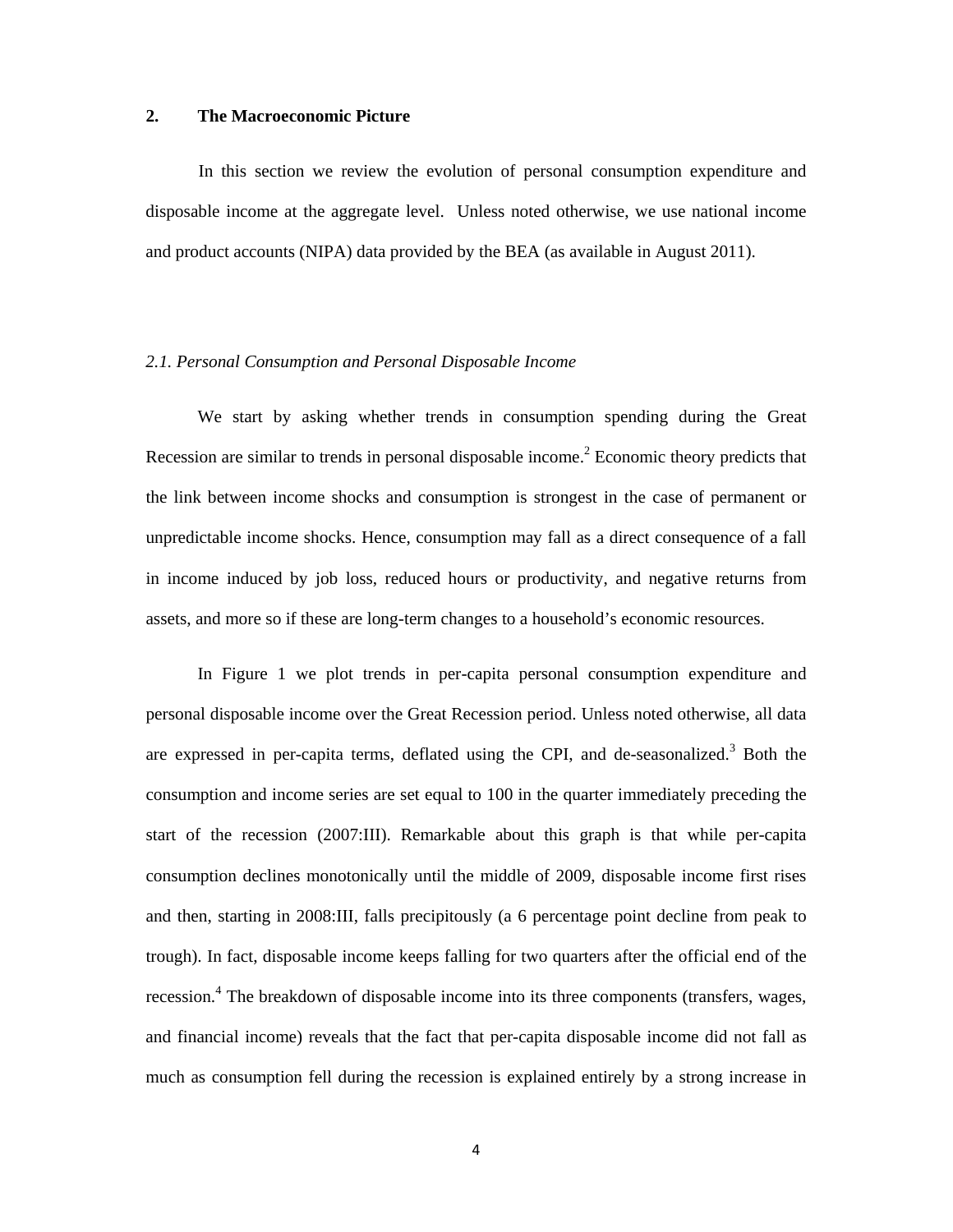government transfers to households (+18.6 percent from the last quarter of 2007 to the last quarter of 2009), while both wages (-6.9 percent) and particularly financial income (-26.5 percent) fell as expected from the nature of the recession. The increase in government transfers was partly attributable to an increase in the take-up rates of Unemployment Insurance and Food Stamps,<sup>6</sup> and partly to an increase in the generosity of means-tested programs put forward by the Obama administration (extension of time limits for unemployment insurance, $\frac{7}{1}$  tax cuts to households and businesses, and increase in food stamps benefits and emergency TANF cash assistance, see Gary Burtless 2009).<sup>8</sup>



**Figure 1: Consumption and Disposable Income**

 Of course, government transfers benefit primarily households on the lower end of the income distribution under the assumption that the others can use accumulated savings to insure themselves against income shocks. However, the sharp decline in financial income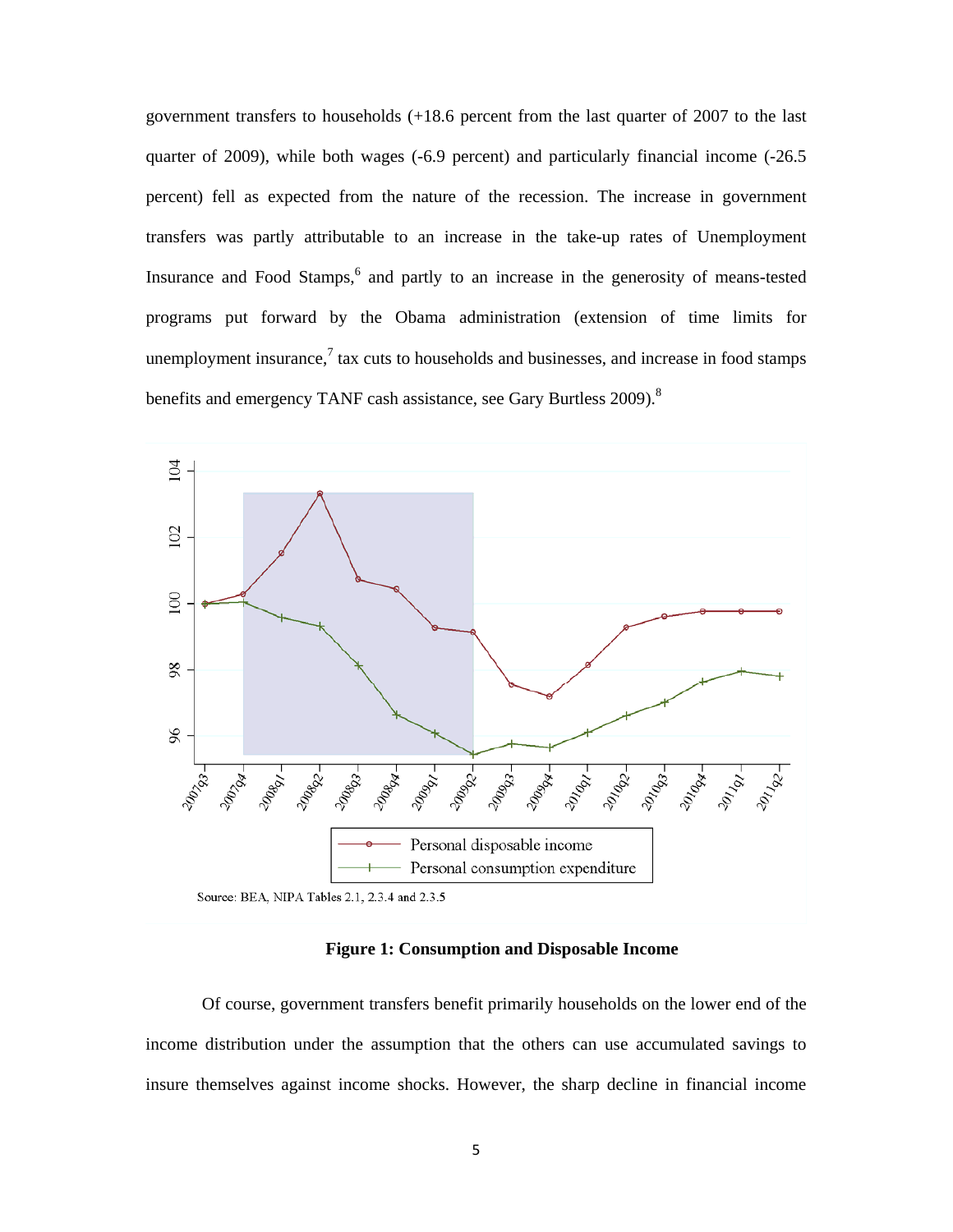during this recession has weakened the accumulated buffer-stock of wealthy households, who in the absence of access to government transfers are likely to have lowered equally sharply their consumption. As we shall see in the analysis of microeconomic data, this wealth effect explains a considerable portion of the fall in consumption.

#### *2.2. Total Consumption and Its Components*

In Figure 2 we zoom out of the Great Recession period and look at the macro picture for consumption components over the last decade. In particular, we plot the quarterly growth of the three components of personal consumption expenditure (durables, nondurables, and services) over the 2000-2011 period. The period includes two recessions, identified in the graph by the shaded grey areas.

Three points are worth noting. First, the graph shows the well known fact that spending on durables is much more volatile than spending on nondurables or services, with wide upward and downward swings at the onset of booms and recessions, respectively.

Second, the last two recessions differ dramatically in terms of the impact on consumption. The 2001 recession, induced by the deflating of the dot-com bubble and probably prolonged by the 9/11 terrorist attacks, was very shallow. In fact, only durables declined in real terms during this recession, and only by a negligible amount. Actually, in 2001 the growth in overall consumer spending only *slowed down* relative to the previous years. The availability of easy credit and the low unemployment rates are very likely to have provided the favorable climate for the resilience during that recession of Americans' consumer spending and for its subsequent growth. In stark contrast to the 2001 recession, the Great Recession, which began with the burst of the housing bubble and the global financial crisis that ensued, is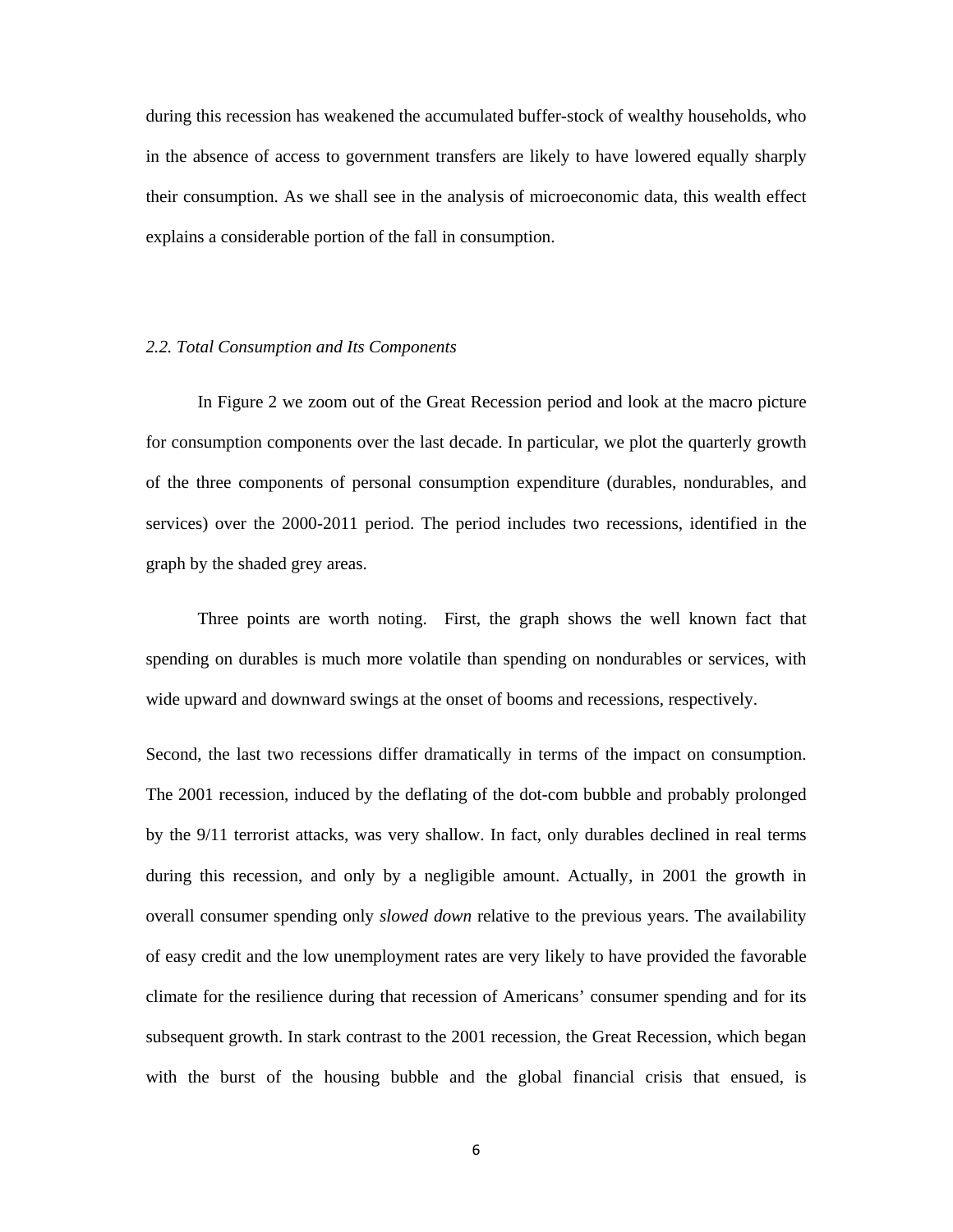characterized by a decline in real terms in all consumption components. Throughout 2008, the fall is substantial for expenditures on nondurables and precipitous for durables. While consumption growth recovered in the second half of 2009, the recovery is likely due in no small part to government intervention. The growth in spending on durable goods coincides with the July-August government stimulus policy for car purchases, or "cash for clunkers"; growth in spending on nondurables and services may be partly due to the effects of the Obama stimulus (the *American Recovery and Reinvestment Act* of 2009, or ARRA), and partly to rising consumer confidence (itself probably induced by the recovery in the stock market).



**Figure 2: Growth Rate of Consumption Components** 

Third, the Great Recession is substantially longer than its predecessor. In fact, it is one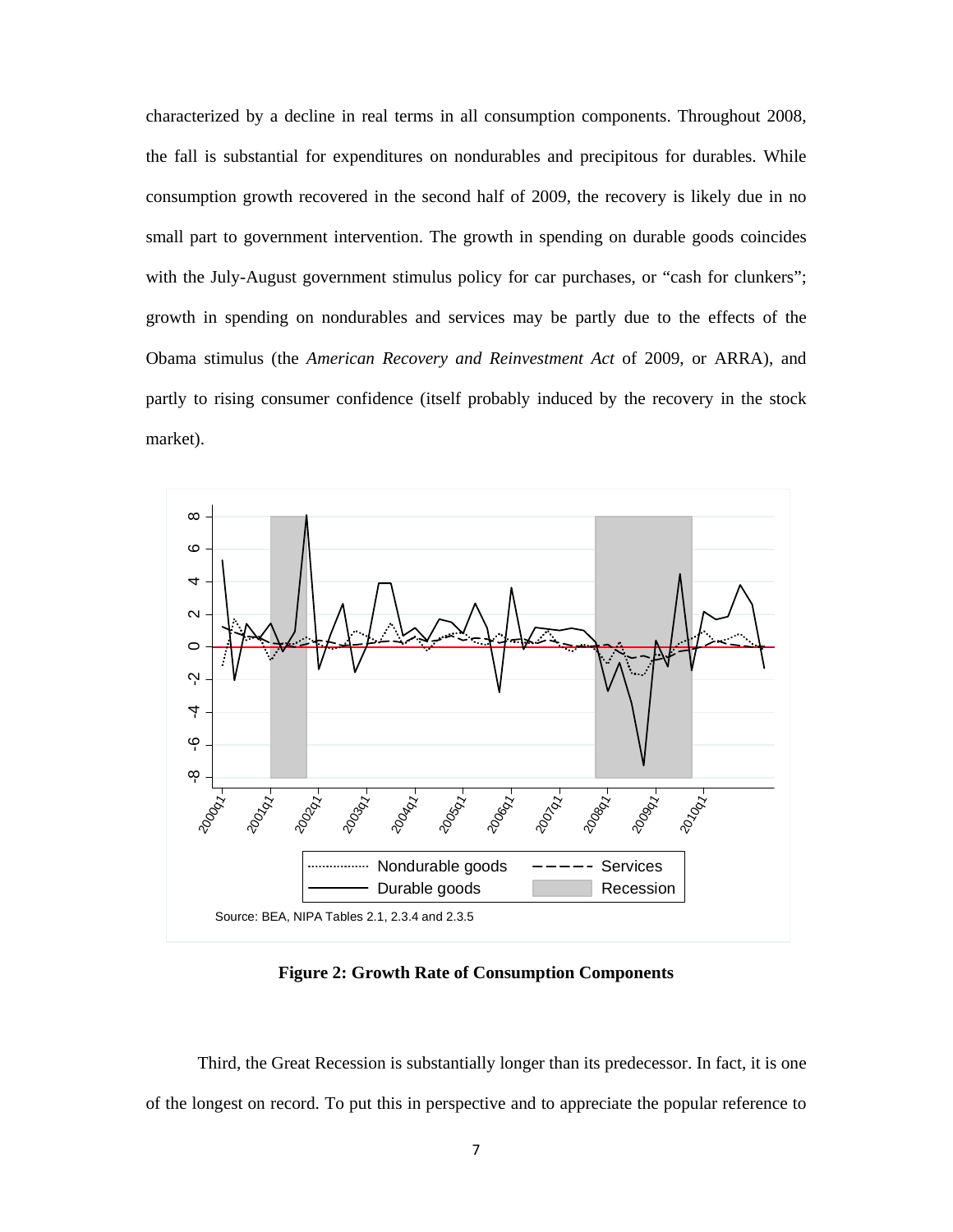this recession as the "Great Recession", we plot in Figure 3 the Great Recession next to all the US recessions that have occurred since the early 1970s. We first illustrate changes in terms of quarterly growth rates of per-capita personal consumption expenditure (top left graph) and repeat the comparison for the three main consumption components, durables (top right), nondurables (bottom left), and services (bottom right). In each graph, consumption is plotted over 15 quarters from the onset of the recession (normalized to be 100 in the quarter immediately preceding the start of each recession). We also present the post-recession data in a dashed pattern.<sup>9</sup>



**Figure 3: Consumption During Recessions (Quarters From Start)** 

Since the early 1970s, the US economy has experienced six recessions: the 1973-75 recession (related to the 1973 oil shock, and remembered as the *stagflation* recession), the 1980 recession (induced by money supply restrictions), the 1982-83 recession (which resulted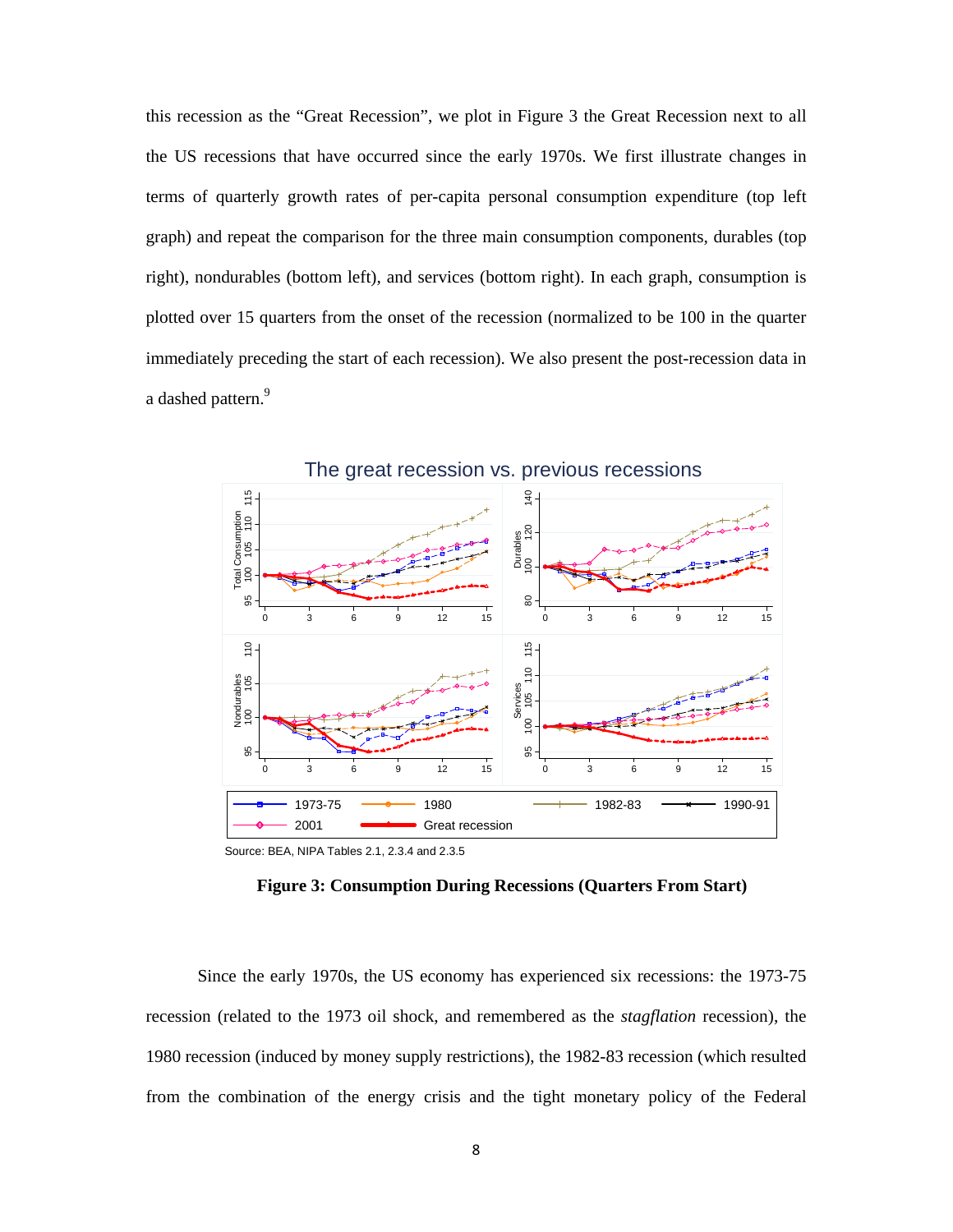Reserve), the 1990-91 recession (the "Bush recession", which resulted from the combination of the 1990 oil price shock, the debt accumulation of the 1980s, new banking regulations and a fall in consumer confidence), and the two most recent recession discussed above.

A number of facts emerge from looking at the top left panel of Figure 3. First, unlike the 1980 or 1973-75 busts - when consumption fell quite dramatically right at the start of the recession - during the Great Recession the fall in consumption has been initially more muted.<sup>10</sup> Second, a defining feature of the Great Recession is its much longer duration. Moreover, consumption remains below the pre-recession levels for a longer period than any other recessions represented in the graph. The historical comparison illustrates that an economic bust is defined not only by the extent of the fall in the components of GDP (in this respect, in the 1980 recession the US economy experienced a more dramatic 1-quarter fall in consumer spending) but also by the time it takes to fully recover. For example, after 15 quarters from the onset of the Great Recession, consumption is still about 2 percent below pre-recession levels. For comparison, the slowest-recovery recession (the 1990-91 one) was, after 15 quarters from the onset, displaying a level of consumption almost 5 percent above the pre-recession levels.

Trends in total consumption mask considerable heterogeneity in the behavior of its three components. Spending on durables falls substantially, the fall in nondurable spending is more moderate, while spending on services falls monotonically but at a substantially lower rate. Interestingly, it is the rapid and significant recovery in services spending that helps the recovery of total consumption in previous recessions (see the bottom right panel of Figure 3). In the Great Recession, however, spending on services declines monotonically and fails to recover altogether, which stands out as a further peculiar feature of this recessionary episode.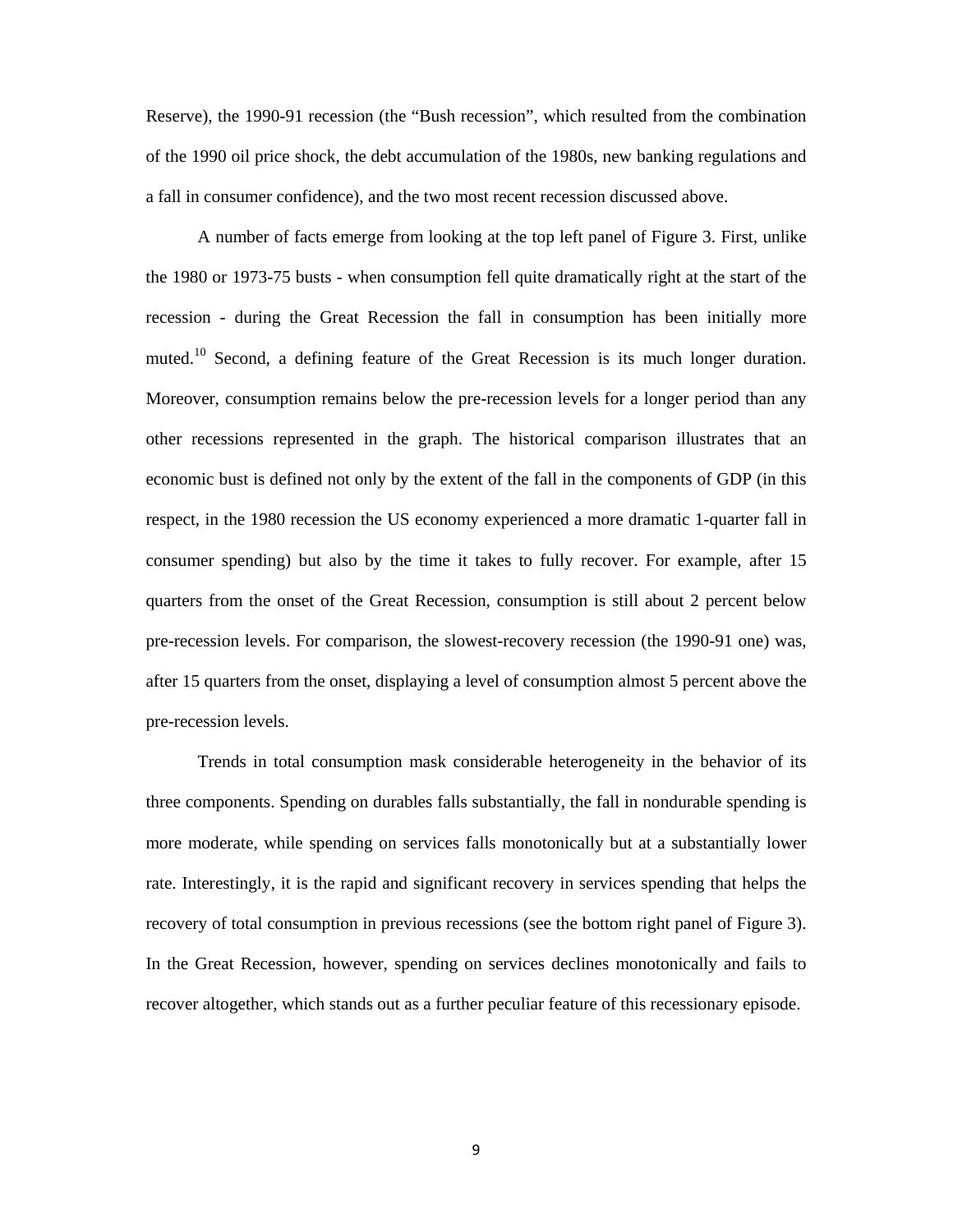#### *2.3. The Behavior of Durables, Nondurables and Services Components*

A detailed look at the composite categories of durables, nondurables and services spending reveals additional aspects of the Great Recession. For instance, breaking down durable spending into its main components, *Motor vehicles and parts*, *Furniture and equipment*, and *Recreational goods and vehicles*, we find that the bulk of the decline in percapita spending is attributable to purchases of cars (a 25 percent decline by the end of 2008) and partly of furniture (a 10 percent decline), while spending on recreational goods (such as LCD TV sets, iPhones, game consoles, and so on) is stable and even increases during the first year of the recession (perhaps due to longer available free time resulting from job losses or reduced working hours). All goods display some recovery in the second half of 2009, in 2010, and in the early 2011, although spending on cars remains substantially below prerecession levels.<sup>11</sup> Part of the decline in durables may be explained by increased uncertainty leading to the postponement of the purchase of goods with large adjustment costs and for which the "cost of consumer remorse" is higher. In the case of cars, the higher price of its main complementary good, gasoline, may underlie the decline in spending, evidence for which we provide further below. Moreover, the financial crisis may have restricted available credit lines for the purchase of durable and semi-durable products like cars and appliances. Finally, there is evidence suggesting that consumer incentive programs were responsible for the temporary increase in durable spending on vehicles in the second half of 2009. Note that aggregate data do not allow us to make the distinction between extensive margins (how many people buy the goods) and intensive margins (how much buyers spend on the goods that they purchase) in order to disentangle the effect of the incentive programs from other confounding factors; only the analysis of micro-level data permits this and such data is yet to be made available (see the US Department of Transportation, 2009, for an analysis of the effectiveness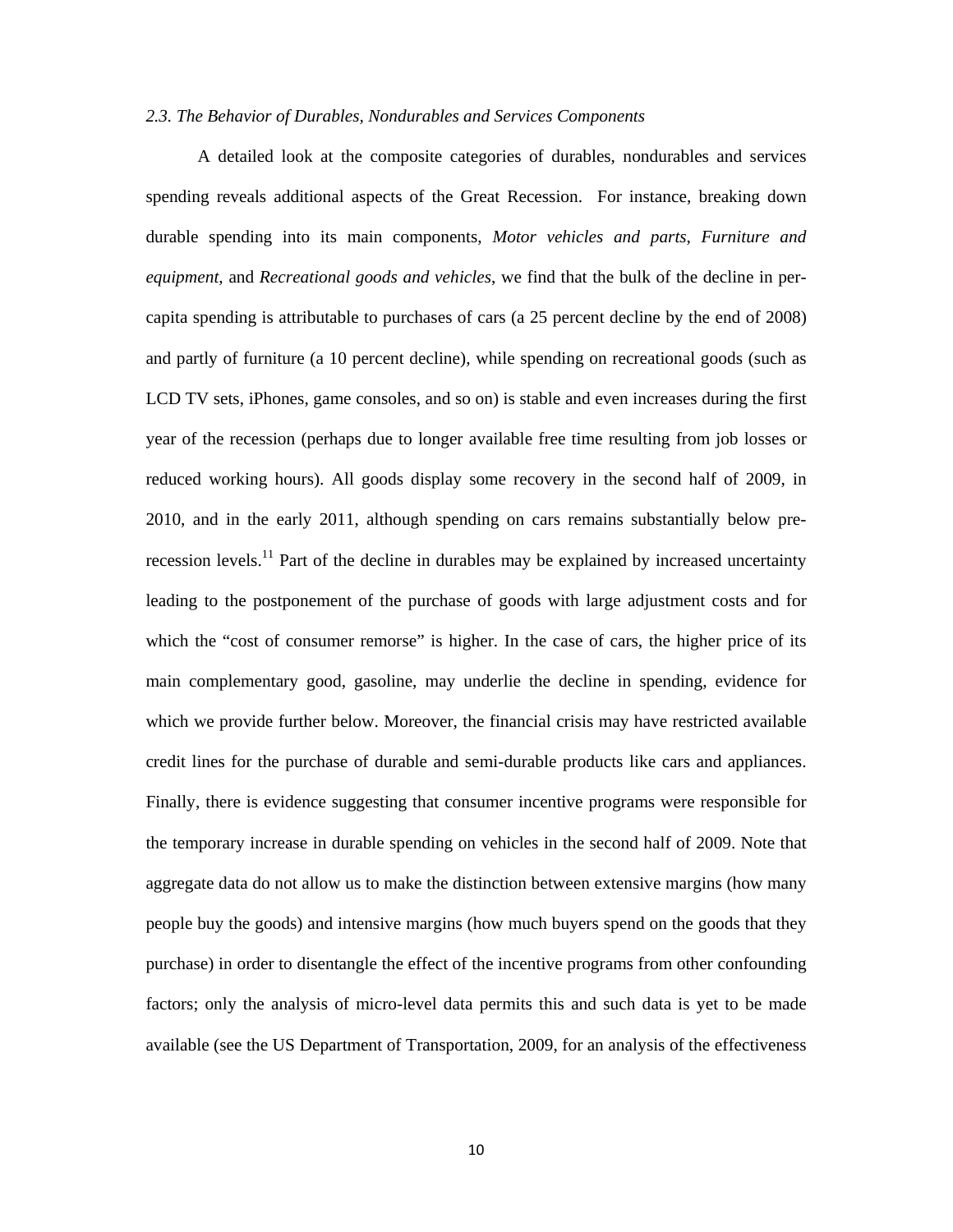of the Consumer Assistance to Recycle and Save (CARS) program using customized aggregate survey data).

We next break down nondurable spending into its main categories, *Food at home*, *Apparel*, and *Gasoline*. The decline in spending on apparel continues well into 2009 (-8% at the end of the recession) before going back to pre-recession levels as 2011 dawns, while food expenditures recover slightly following a significant drop in the Summer and Fall of  $2008^{12}$ However, food spending for home consumption is still about 2% below pre-recession levels 15 quarters after the recession began (and food spending at restaurants etc. follows very similar trends over this period). Gasoline consumption, on the other hand, appears to follow closely the sharp oscillation of oil prices, which speaks to the contribution of change in relative prices to amplifying the recession effect on nondurables spending. In particular, the price of gasoline increased dramatically during the early stages of the recession (+50 percent from the beginning of 2007 to the third quarter of 2008), went down very steeply in the last few months of 2008, and then kept rising slowly for the rest of 2009, was stable for most of 2010, and it has been rising again lately. Hamilton (2009) attributes the rise in oil prices to a bottleneck effect: a strong increase in demand at the international level not being met by a proportional increase in supply. According to his analysis, the effect of rising oil prices contributed to the recession by way of lowering demand for the popular but extremely fuelinefficient light trucks (SUVs). The claim is corroborated by the decline in the price of vehicles for that same period, presumably reflecting a lower demand due to both lower income and higher oil price. In conclusion, with the exception of the last quarter of 2008 and the first quarter of 2009, spending on gasoline has fallen almost monotonically since the recession began, and after 15 quarters it is still 12% below the pre-recession levels.

The unusual decline in food spending – a fundamental subsistence consumer category and a solid indicator of living standards – raises concerns about the extent and depth of the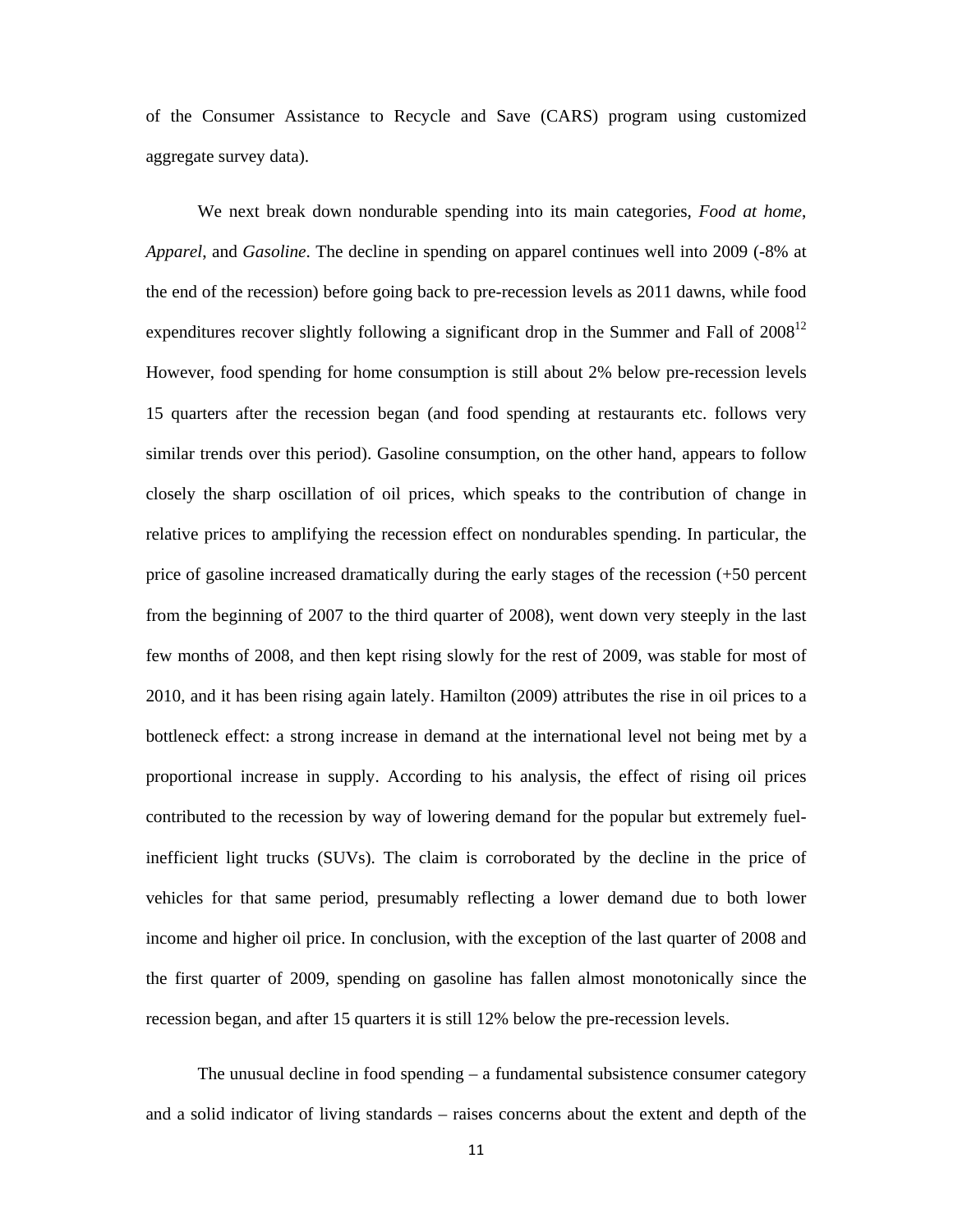strain households are undergoing in the Great Recession. Note that earlier research by Aguiar and Hurst (2005) shows that a decline in food spending is not necessarily associated with a decline in nutritional content if consumers switch to home production or devote more time shopping for better deals. Even though their research focused primarily on individuals who face a sudden decrease in earnings and greater free time as they enter retirement, the logic of the argument could be extended to individuals who expect involuntary job loss or reduced work hours during the recession. Data from the American Time Use Survey (ATUS) allow us to test whether in fact the decline in food spending corresponds to a parallel increase in time spent on food preparation at home and on researching purchases.<sup>13</sup> We find no clear evidence in support of the hypothesis, most likely due to the fact that the increase in leisure came as a shock to most individuals. Time spent on preparing food at home remains stable (about 30 minutes per day on average) both throughout the 2003-2008 period of available data and particularly in 2008 when we observe food spending decline. We do record nonetheless a minor fall in the amount spent shopping (from 24 to 22 minutes) and a very slight increase in the amount of time spent on researching purchases (from an average of 0.06 in 2003-2007 to 0.10 minutes in 2008).

The last component of consumption that we study is services. The behavior of its subaggregates (*Transportation, Recreation, Housing and utilities, Finance and insurance, Food services, and Health care*) is very heterogeneous. Spending on health services increases<sup>14</sup>, is stable for housing and utilities, but declines substantially for services related to transportation (closely linked to swings in gasoline consumption and prices), with no recovery in sight (still -15% after 15 quarters from the beginning of the recession) and recreation services (which represent relative consumption luxuries), with a recovery in 2010 that comes to a halt in 2011. In regards to leisure and recreation services, our analysis of data from the ATUS shows evidence of a recession-related substitution: we find a strong increase in time devoted to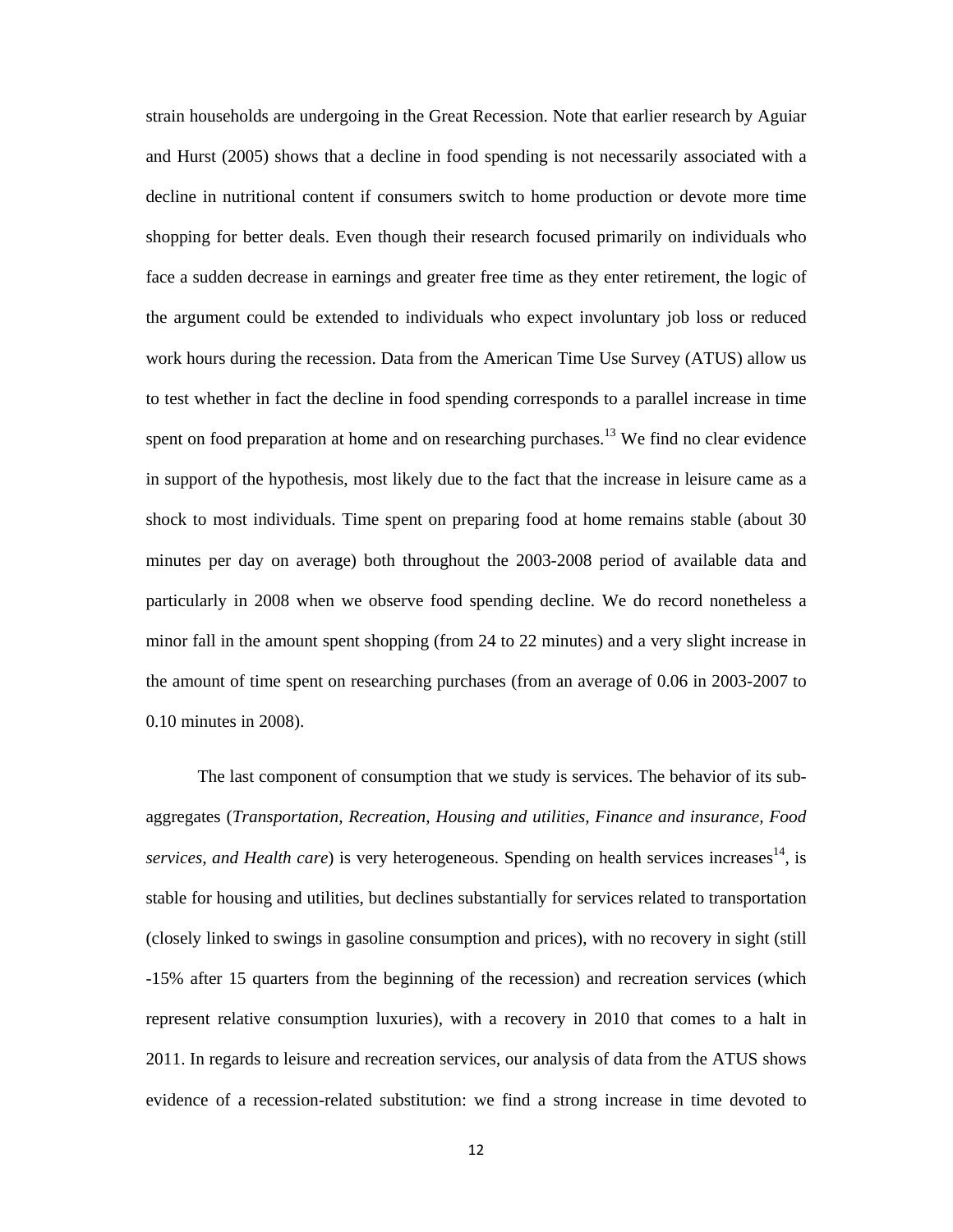home-based leisure activities (like watching TV and playing games) and a decline in social activities requiring a money commitment (like hosting parties or going to sport or cultural events). In sum, the overall stability of services masks declines in non-necessity spending that are offset by spending on pre-commitments, difficult to change even during recessions, of which rent and utilities are clear examples (see Chetty and Szeidl, 2006).

#### **3. Great Recession: Great Uncertainty**

In addition to concrete changes in the economic environment, recessions are associated with a widening sense of uncertainty. Economic theory predicts that prudent households will respond to increased uncertainty by delaying purchases of durable goods and by saving for precautionary reasons (Bertola, Guiso and Pistaferri, 2004; Carroll and Samwick,  $2007$ ).<sup>15</sup> Recent research has also pointed to the effect that "uncertainty shocks" may have on economic recessions (Bloom, 2009). Indeed, one possible reason for the decline in consumption during recessions is the sense of increased insecurity about the future. Individual perceptions about one's prospects for employment, income, and human capital investments acquire during recessions a societal dimension, the risk of which is to turn perceptions into self-fulfilling prophecies and to exacerbate an economy's downward plunge. The uncertain prospects of the economy warrant thus a closer look at consumer confidence.

#### *3.1. Consumer Confidence*

We use consumer confidence data to explore the influence of uncertainty on consumer behavior during the Great Recession. We measure consumer confidence with the University of Michigan's Index of Consumer Sentiment (ICS) (see Curtin, 2007). The ICS is a widely used indicator, which is based on nationally representative surveys with a monthly sample of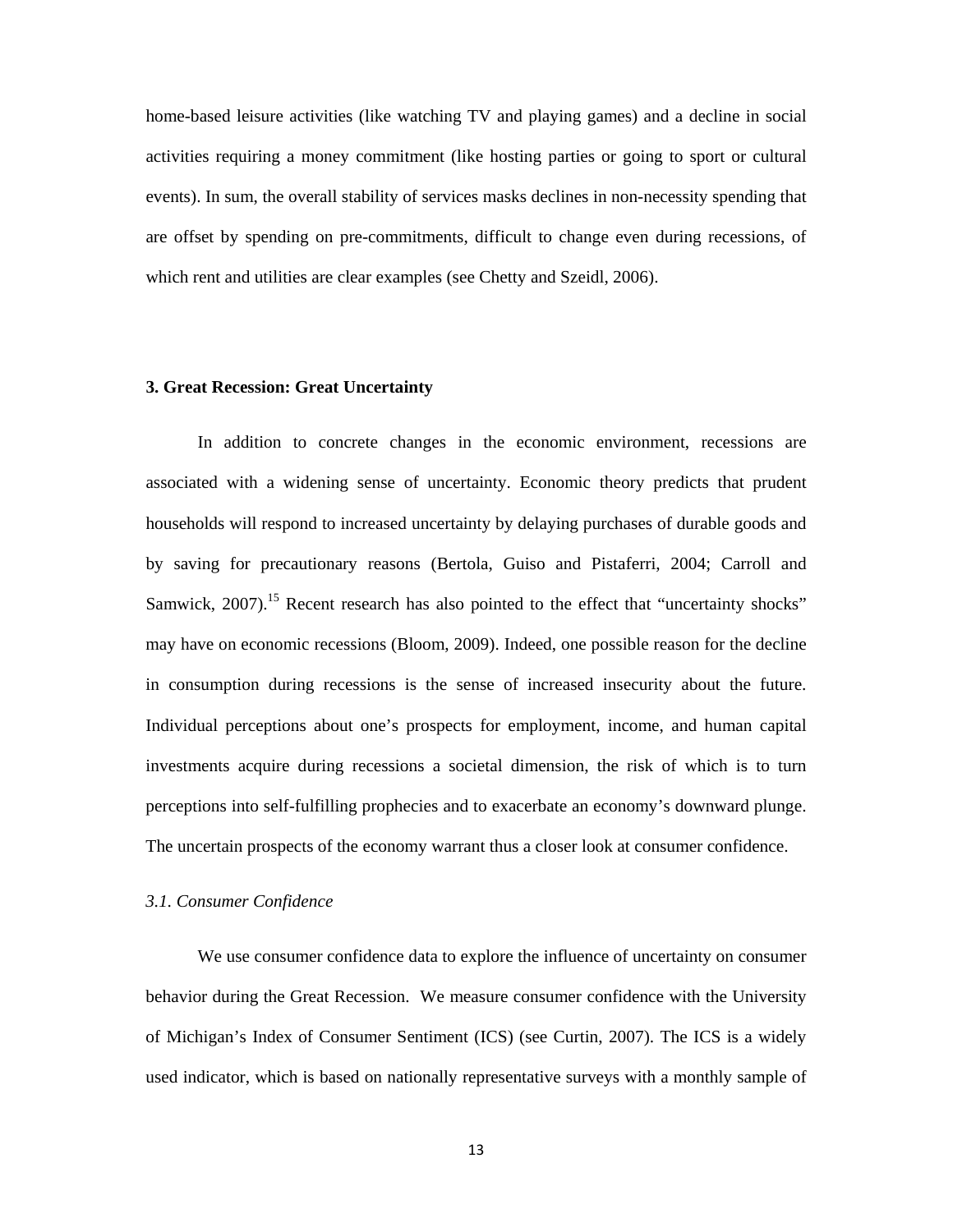at least 500 households, recruited on a rotating-panel basis. The index reflects responses to five general questions about respondent's perception of their current and future financial situation, of current and future business conditions, and of favorability of conditions for durable purchases.<sup>16</sup> The index ranges from a minimum of 0 to a maximum of 200.<sup>17</sup>



Source: BEA, NIPA Table 2.3.1 and Michigan Consumer Sentiment Survey

## **Figure 4: Consumption Growth, Consumer Confidence, and Heterogeneity**

One fundamental aspect of the consumer confidence data is that in the case of the U.S. economy, growth in personal spending is trailed closely by consumer confidence as illustrated by the historical trends in the top-left panel of Figure 4.18 During the "Great Recession" the ICS declines dramatically. The depth of the decline is rivaled only by the low levels of consumer confidence reached during the recessions of the mid-1970s and of 1980. In other words, similar to its impact on actual consumption, the recession marks a complete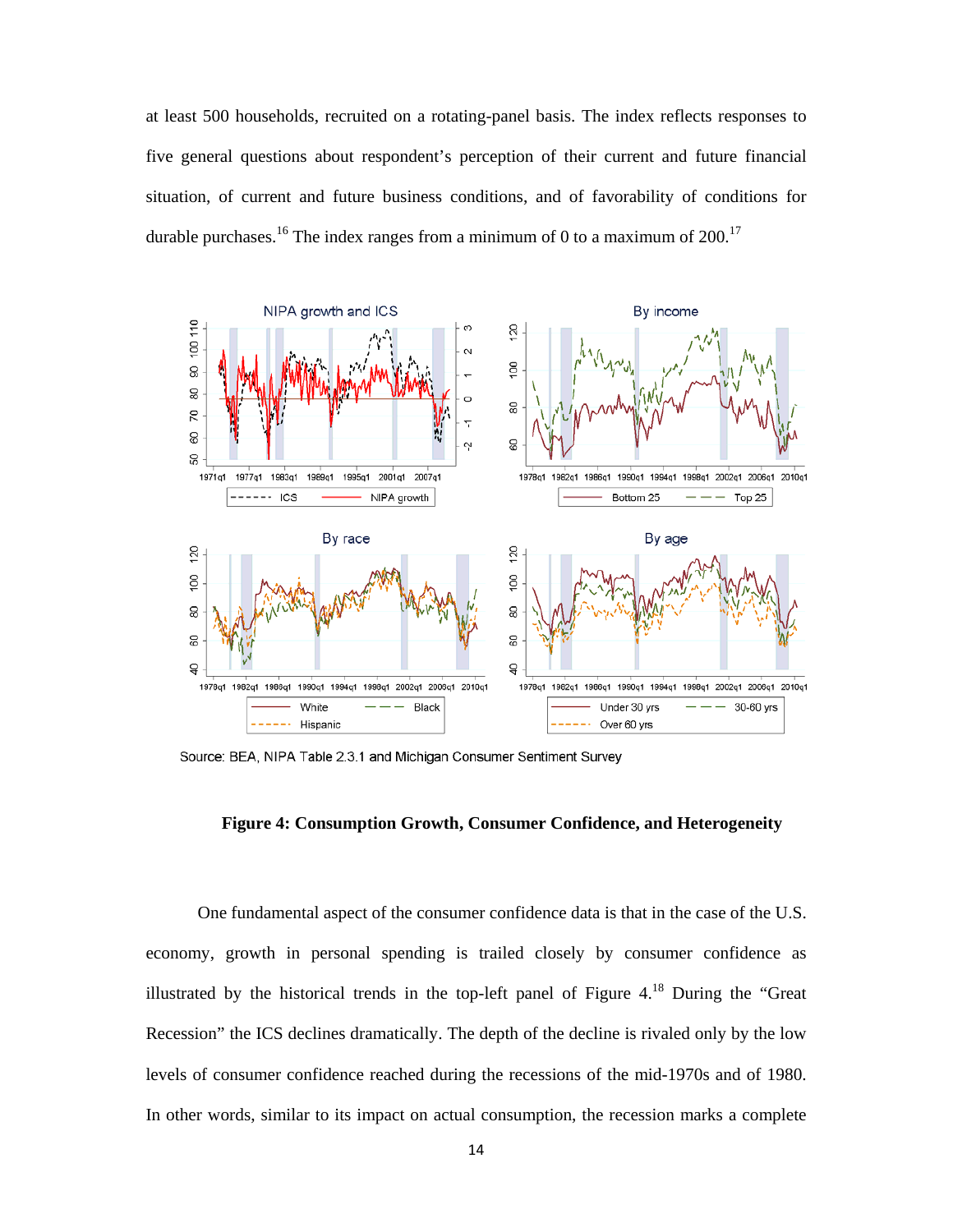turnaround in consumer confidence after several decades of relative optimism, which peaked in the late 1990s.

Noteworthy of the current dip in consumer confidence is its duration. Consumer skepticism about the state of the economy lingered on for a year around exceptionally low levels, between the second quarter of 2008 (ICS=60) and the first quarter of 2009 (ICS=58). Slower than the increase in actual consumer spending, the recovery of confidence has been compromised by another decline in the third quarter of 2010 (our last data point at the time of writing).

Aggregate indices are likely to conceal potential differences in perceptions among socio-demographic groups. In times of economic growth consumer confidence is predictably lower among respondents who are poorer, older and of Hispanic or African-American origin. But recessions tend to narrow between-group differences. The Great Recession is unexceptional in this regard, if not but by the near-complete evaporation of between-group differences in consumer confidence. By this measure, the Great Recession stands out along with the recession of 1980 with its characteristic widespread feeling of uncertainty.

The gap between the reported confidence level of respondents from the bottom and of respondents from the top income quartiles declined in almost every recession between 1978 and 2010 (the period for which data on socio-demographic variables are available in ICS). The gap narrows due to the higher rate of decline in consumer confidence of high-income respondents. As the top-right panel of Figure 4 shows, the decline is most abrupt for the Great Recession, in which the confidence of respondents from the top income quartile lost fifty points between the first quarter of 2007 and the last quarter of 2008. For comparison, the level of consumer confidence for respondents from the bottom income quartile dropped by approximately twenty points in the same period. The gap closed almost completely at the end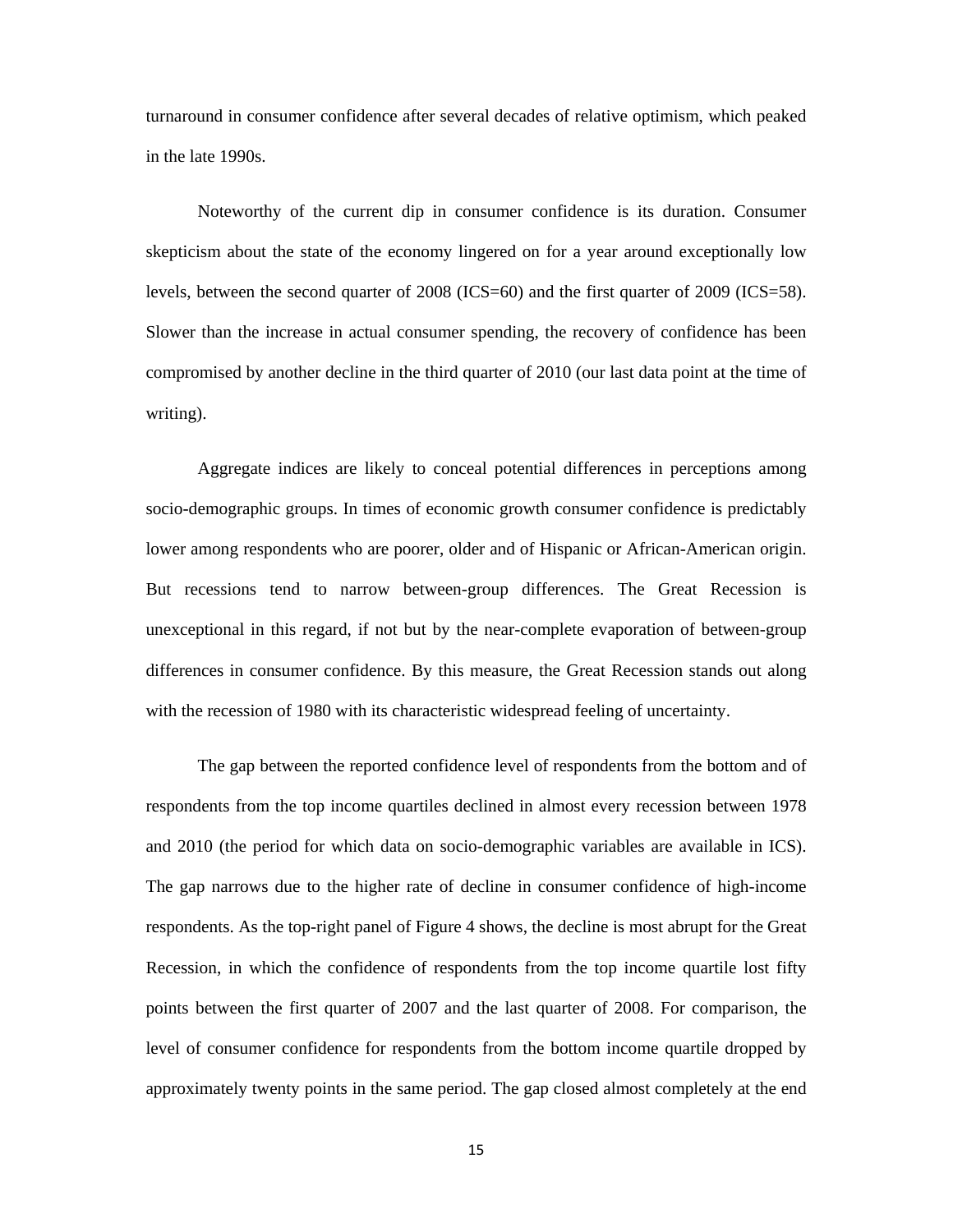of 2008 when respondents from both the top and the bottom income quartiles reported historically low confidence levels of fifty-nine and fifty-seven points respectively. Similarly, as illustrated by the lower two panels of Figure 4, the dispersion in reported consumer confidence across race or age groups isdeclines during the recession.

But if skepticism about economic prospects is widespread at the onset of recessions, it develops unequally afterwards. Consider for instance the trend among respondents from the top income quartile, whose consumer confidence decline in 2007 and 2008 is as sharp as its relative recovery in 2009 and in the first half of 2010 (at the time of writing data are available only until the second quarter of 2010). By contrast, the sense of uncertainty among respondents from the bottom income quartile is more robust and the recovery of confidence hesitant. The divergence in the trends of consumer confidence highlights differences in the perception and, as this and the other chapters of the book amply document, in the concrete experience of the recession by socio-demographic groups. The next subsection explores this issue further as we look at the reasons respondents give to explain their perception and experience of this last recession.

On a final note, it is worth noting the peculiar trend in consumer confidence among Black respondents during the Great Recession. Their confidence level increased at a remarkable rate compared to that of White and Hispanic respondents. The effect is robust to differences in income, age and education. Its timing, from the second quarter of 2008 onwards, may reflect a complex mixture of economic concerns and of political hopes associated with the last presidential election. This relative optimism resulting from the apparent "Obama effect" overshadows, without necessarily improving, the concrete economic consequences of the recession.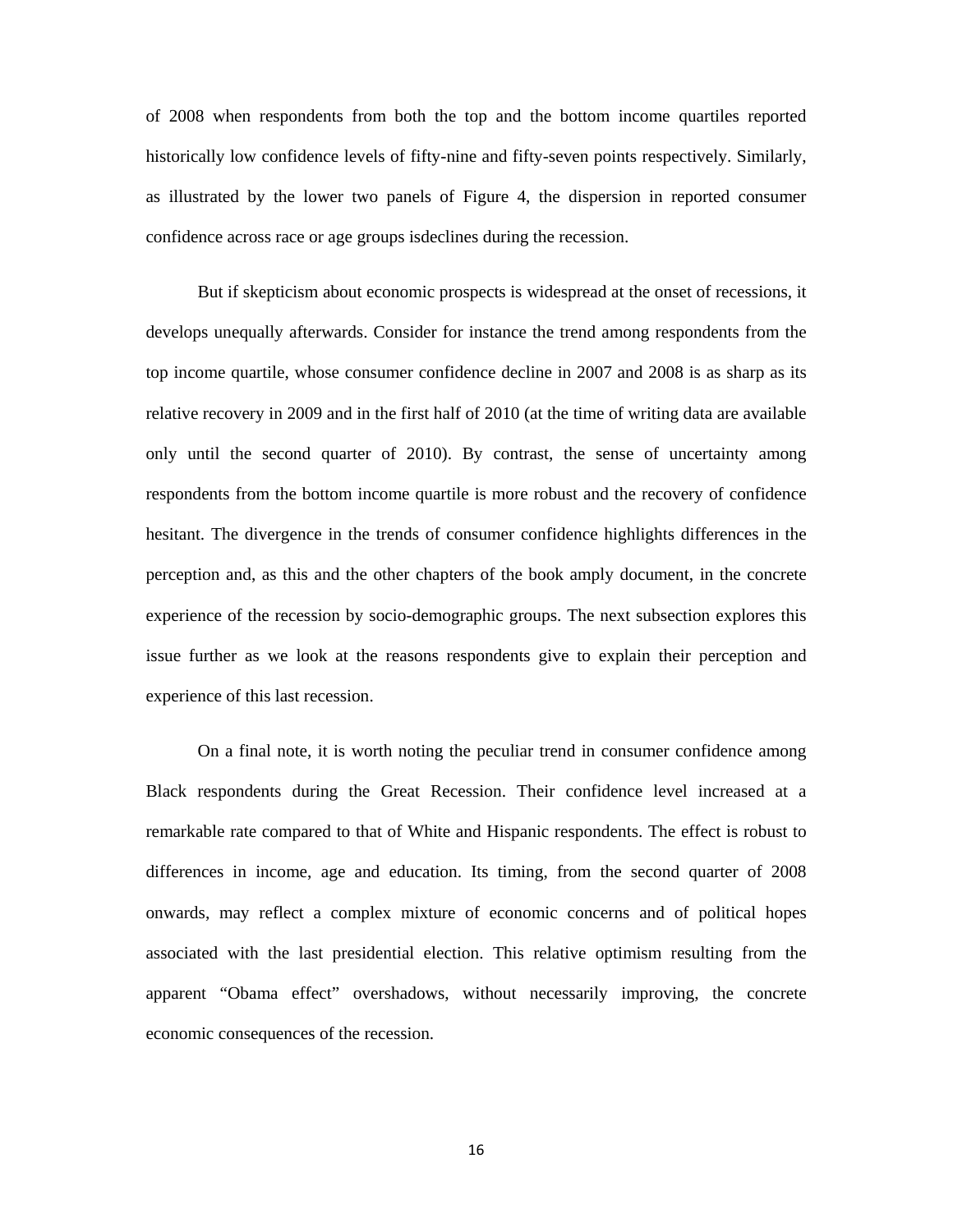#### *3.2. Perceptions of Personal Financial Perspectives*

Behind the decline in consumer confidence there are concrete aspects of individuals' financial situation deteriorating. Sixty percent of the individuals in our sample report that their financial situation in 2009 is worse than in the previous year. For comparison, half that number shared that opinion in 2006. In Figure 5 we stratify our sample by income (top and bottom quartile), age (less than 30, 31 to 60, and older than 60), and race (White, Hispanics, and African American). We plot the portion of each group that reports that their situation has worsened (at the bottom of each panel) and, conditioning on reporting a worse financial situation, we display statistics on the reasons respondents provide.



**Figure 5: Perceptions of Worsening of Financial Situation** 

The answers illustrate people's very tangible sense of the recession and its immediate consequences: devaluation of financial assets, tight labor market, limited business opportunities, and tough debt reimbursement. The mention of the pressure of higher prices suggests a misunderstanding of the behavior of prices during the recession. With the exception of the fluctuating gasoline prices noted earlier, most prices have changed only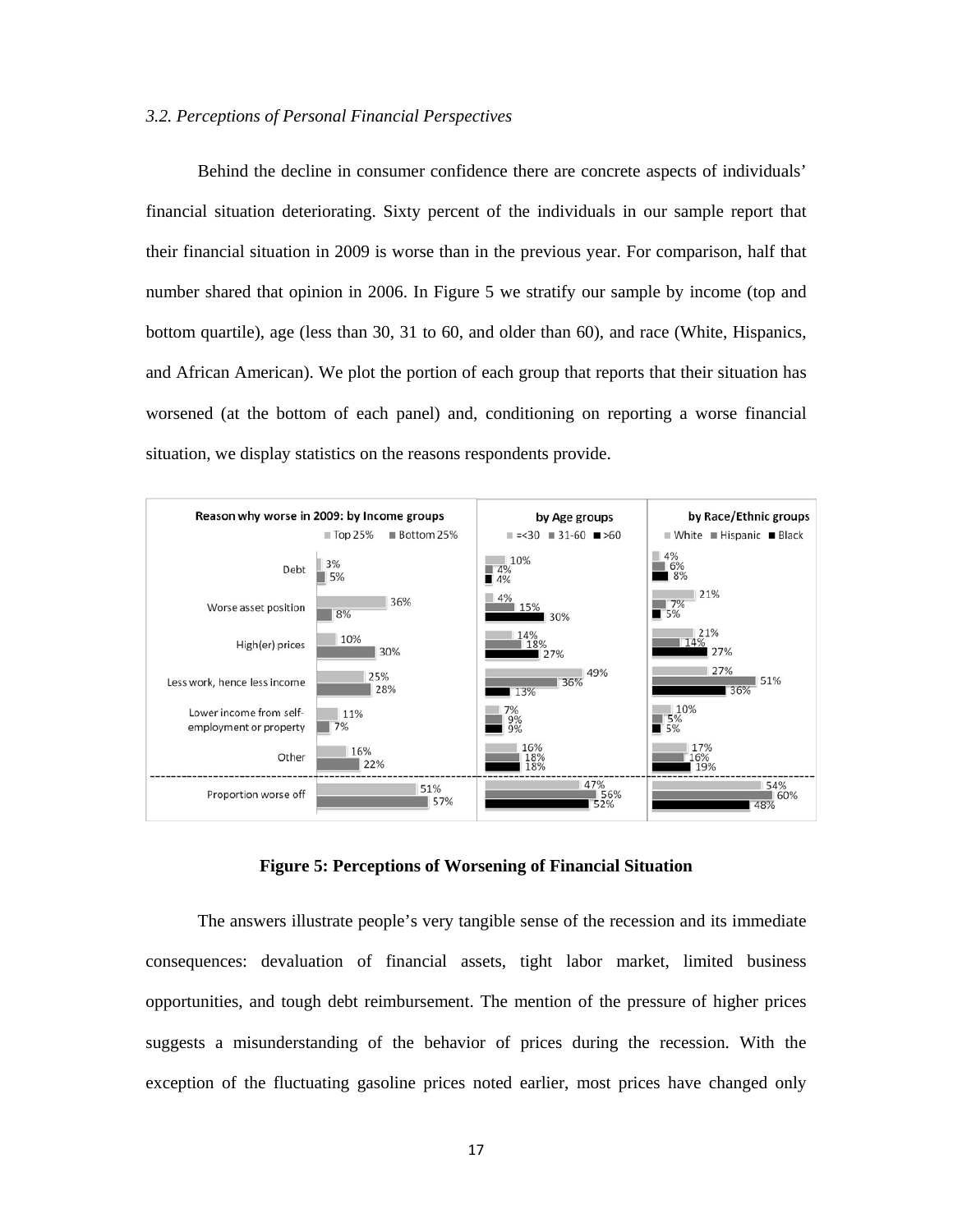modestly during the Great Recession. But the persistence with which concerns over purchasing power are voiced should not be dismissed as it most likely expresses a general sense of financial vulnerability.

The differences in the reasons provided by specific socio-demographic groups paint a coherent picture of the wide impact the recession has had on Americans, or at least on their perceptions of it. No group is spared, though in different ways. The relatively sheltered part of the population – Whites, middle-aged and elderly along with high income respondents – perceive the recession distinctively as a threat to their wealth, whether in terms of financial assets or, to a lesser extent, of lower income from self-employment and property. "A worse asset position" is the primary reason for 36 percent of the top income quartile, for 30 percent of respondents above 60 years of age, and for 21 percent of Whites. A non-negligible portion of these groups cite the loss in purchasing power, although this is the primary concern for the poor and the young, as well as for members of minority groups traditionally overrepresented in precarious jobs, like the African American and Hispanic populations. Almost half of Hispanics and of young respondents cite the job market as a reason for their worse financial situation in 2009. Higher prices take precedence among one third of African Americans and of respondents from the bottom income quartile. In addition, though to a far lesser extent, these two groups are most concerned by worsening debt.

In conclusion, the wide scope and intensity of the sense of uncertainty Americans report and the close match between the perceived reasons and the underlying socio-economic realities raise a fundamental question about the implications of these observations: What are the immediate prospects of consumer spending bouncing back to pre-recession levels? If consumer confidence predicted well the likelihood of consumers to favor spending over saving, it would be a good predictor of business cycles. In this vein, the considerable rise in savings since the beginning of the recession is an accurate reflection of the very low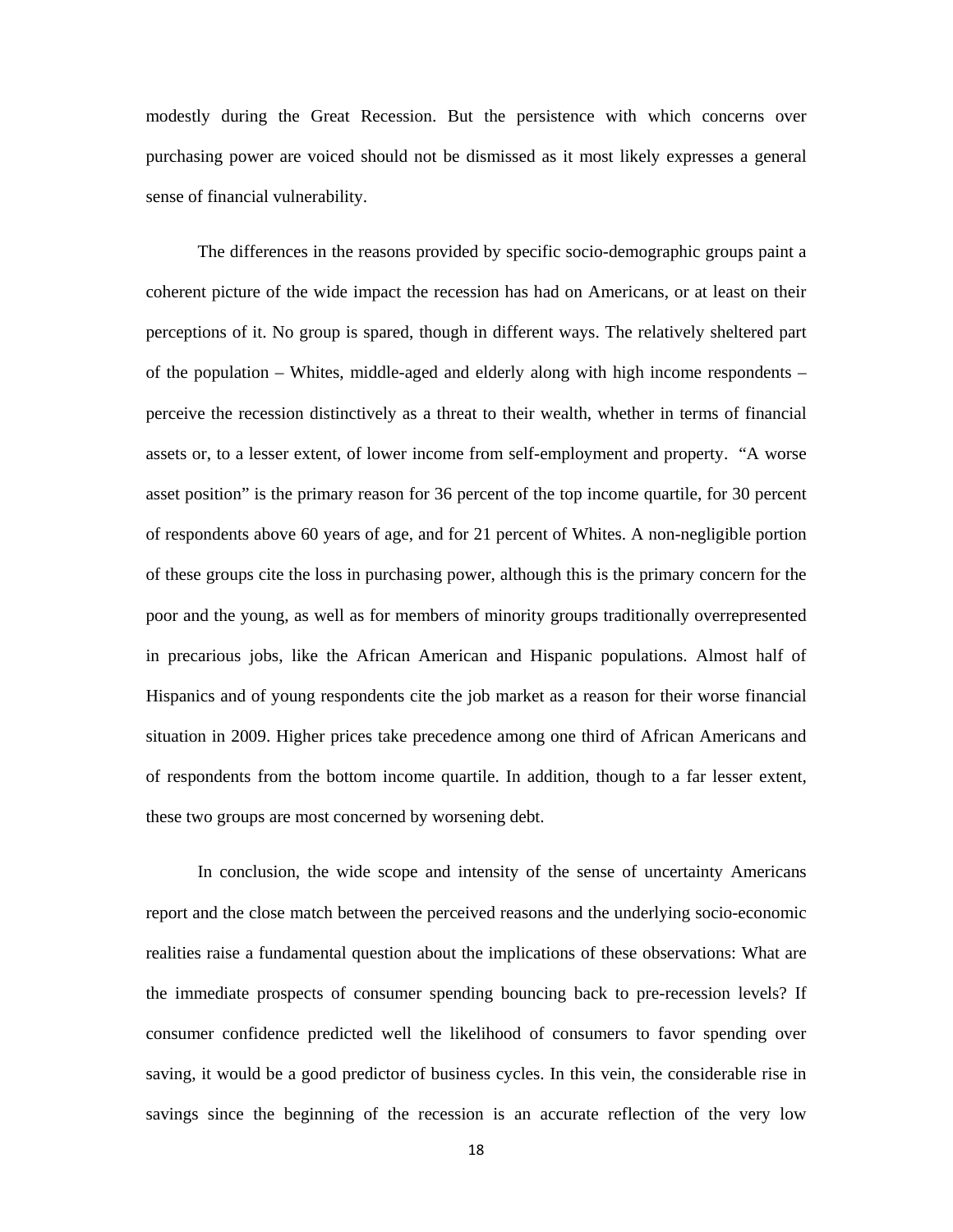confidence of consumers. Their skepticism has lingered on in spite of the increase in consumer spending in 2010. Whether this attitude expresses a long-lasting rather than a temporary transformation of consumer behavior is open to speculation. It is worth noting that consumer confidence is relatively inaccurate in predicting both the timing and the amplitude of a business cycle because of the unequal effects of a recovery across socio-demographic groups (Souleles, 2004), of which the data here provide ample evidence.

### **4. The Microeconomic Picture**

Having shown in the preceding section evidence on differences in the perception of the Great Recession, we now turn the attention on how actual consumer behavior varies across socio-demographic groups. For this purpose, we use data from the Consumer Expenditure Survey (CEX), which provides the only micro-level data available for the years of the Great Recession (as we write, the data include monthly information up to February  $2010$ .<sup>19</sup> Given the complexity of the data, several technical explanations are in order before moving to the discussion of our findings.

## *4.1. Consumer Expenditure Survey*

The CEX, conducted by the Bureau of Labor Statistics (BLS), is used to help in the construction of the CPI for certain items not covered by national income and product account (NIPA). The survey contains a comprehensive measure of consumption, although research has pointed out problems of comparability and coverage with NIPA (see Attanasio, Battistin and Leicester, 2006). We refer the interested reader to the Appendix for more details on the comparison between CEX and NIPA data. The subsequent analyses are based on the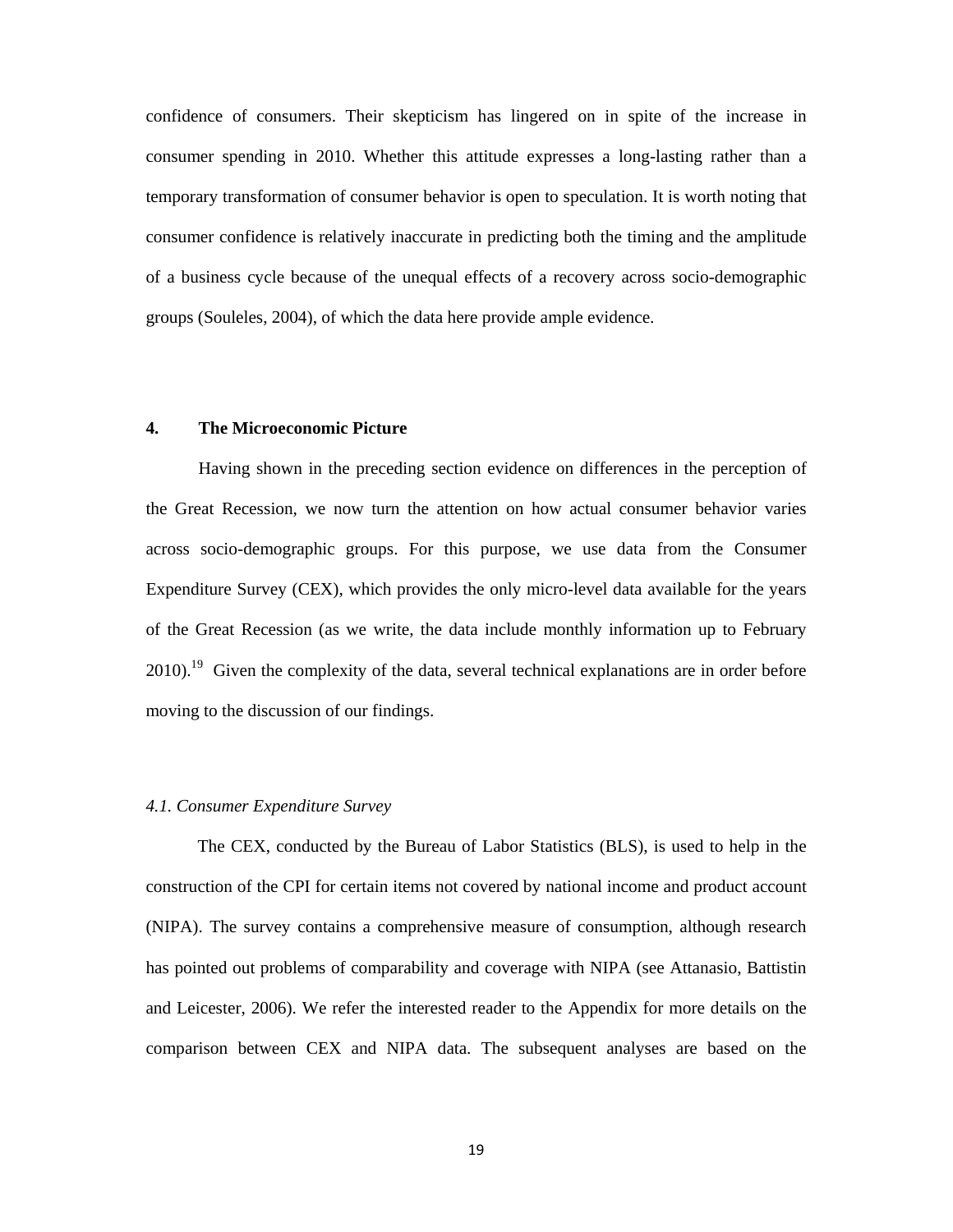comprehensive Interview sample of the survey, from which we extract data on households' consumer expenditures, socio-demographic variables, and income and wealth information.20

In the analysis of the redistributive effects of the recession on consumption, we compare annual growth rates of group-specific average consumption from 2007 to 2009. Given that we condition on only a few demographic characteristics at a time, this analysis is meant to be primarily descriptive.  $^{22}$ 

The CEX reports household-level consumption. To control for differences in family size, household expenditures are transformed into adult equivalents.<sup>23</sup> Since our interest is in consumption and not in spending *per se*, expenditures are deflated by the relevant price deflator.<sup>24</sup> To avoid attributing to the recession permanent differences in growth rates across groups, we use 2003-06 (the last expansionary period) as a "control" period.

#### *4.2. Redistributive Effects*

Figure 6 summarizes the main results on the redistributive effects of the recession. The first two panels on the top left stratify the sample by the age (30 or less, 31-64, 65 and more) and education (high school or less, and some college or more) of the household head. Middle-aged, high school or less and college educated individuals are the ones experiencing the largest decline in consumption over the Great Recession (-3.9 to -4.4 percent). While this is also the largest negative turnaround relative to the pre-recession period for the high school or less group, for the college group the largest turnaround is for the young.. Older individuals' consumption is decreasing by 2.1 to 2.4 percent. Interestingly, when looking at medians, the older group is the only group not experiencing any decrease in consumption, but rather a slight increase.<sup>26</sup> A simple life cycle model would predict that young, collegeeducated households, who have low current income but high permanent income, finance their consumption by borrowing against their future human capital. Since the recession was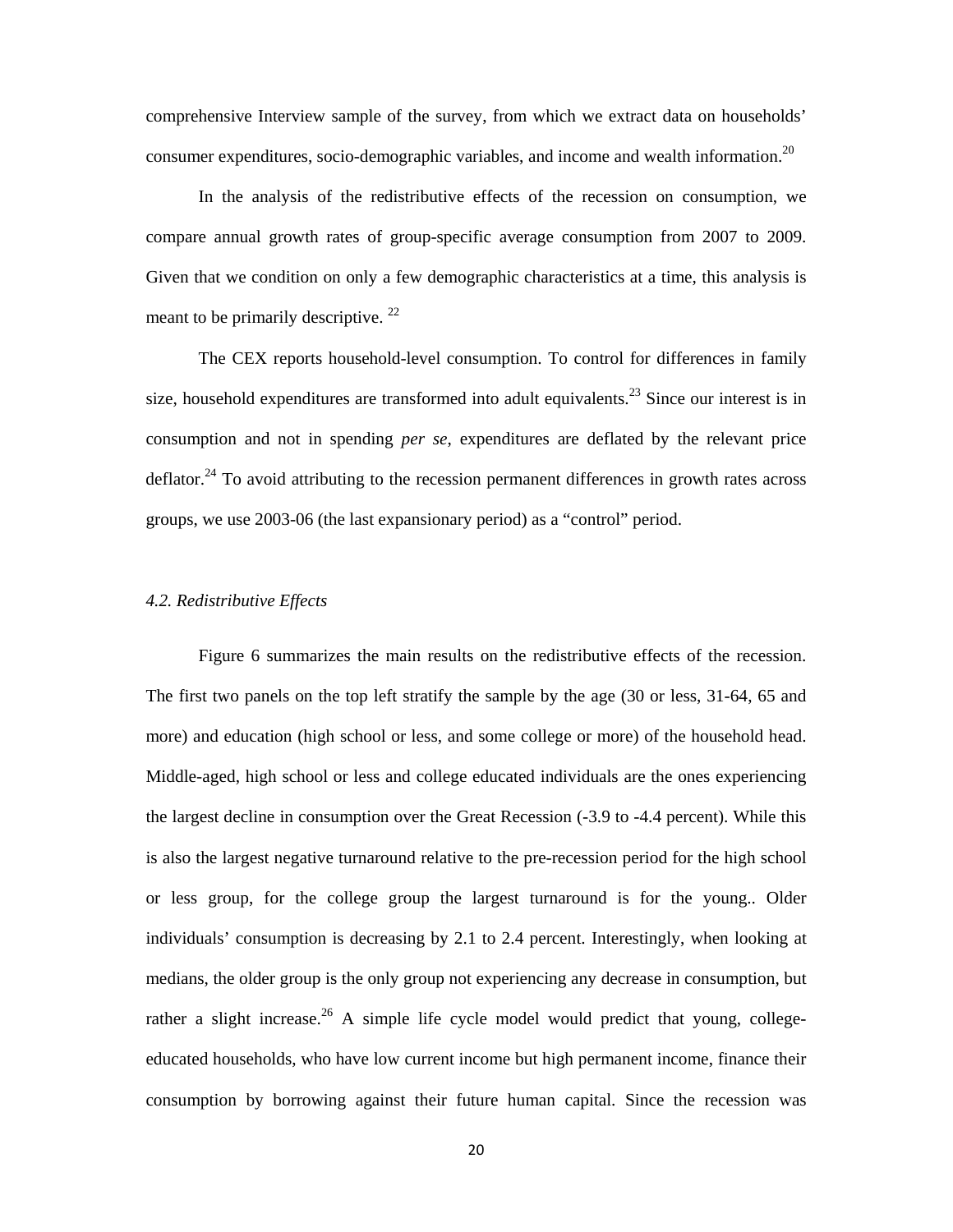characterized by an increase in the incidence of borrowing constraints, the consumption of young, college-educated households may have declined as a consequence of the credit restrictions they faced. Further, Wolff et al. (2010) predict that the fraction of homeowners with negative home equity for 2009 is highest among individuals under 35 and those with more than high-school education. Hence, consumption for young, college-educated households may have declined also in response to this wealth shock. One reason that the middle aged college educated group experienced a large negative growth in consumption is that this group is holding a large share of the financial assets in the economy, making it more vulnerable to the effect of wealth destruction which is well correlated with negative consumption growth as we show below<sup>27</sup>.

In the top right panel of Figure 6 we stratify the sample by race. The largest decline (- 4.9 percent) as well as the largest drop in growth is associated with the Hispanic population (The same finding holds true when looking at medians, -2.3 percent). What may explain these differences?

We suggest two possible explanations. First, the difference observed between the growth rates of the different groups may reflect occupation or industry composition effects. As of 2008, for example, Hispanics accounted for 14 percent of total employment in the economy but 24.6 percent of employment in the construction industry, which has been severely hit by the recession. Indeed, unemployment rates grew more for the Hispanic population between the second half of 2007 and the second half of 2008 (from 5.7 to 8.3 percent) compared to the white population (4.1 to 5.6 percent).<sup>29</sup> Second, there may be an association between negative home equity and negative consumption growth. As shown in Table 1 in Wolff et al. (2010), Hispanics have a higher projected proportion of homeowners with negative home equity (23.2 percent), compared to Whites (14.7 percent). Therefore, it is possible that the decline in housing values induced by the burst of the housing bubble may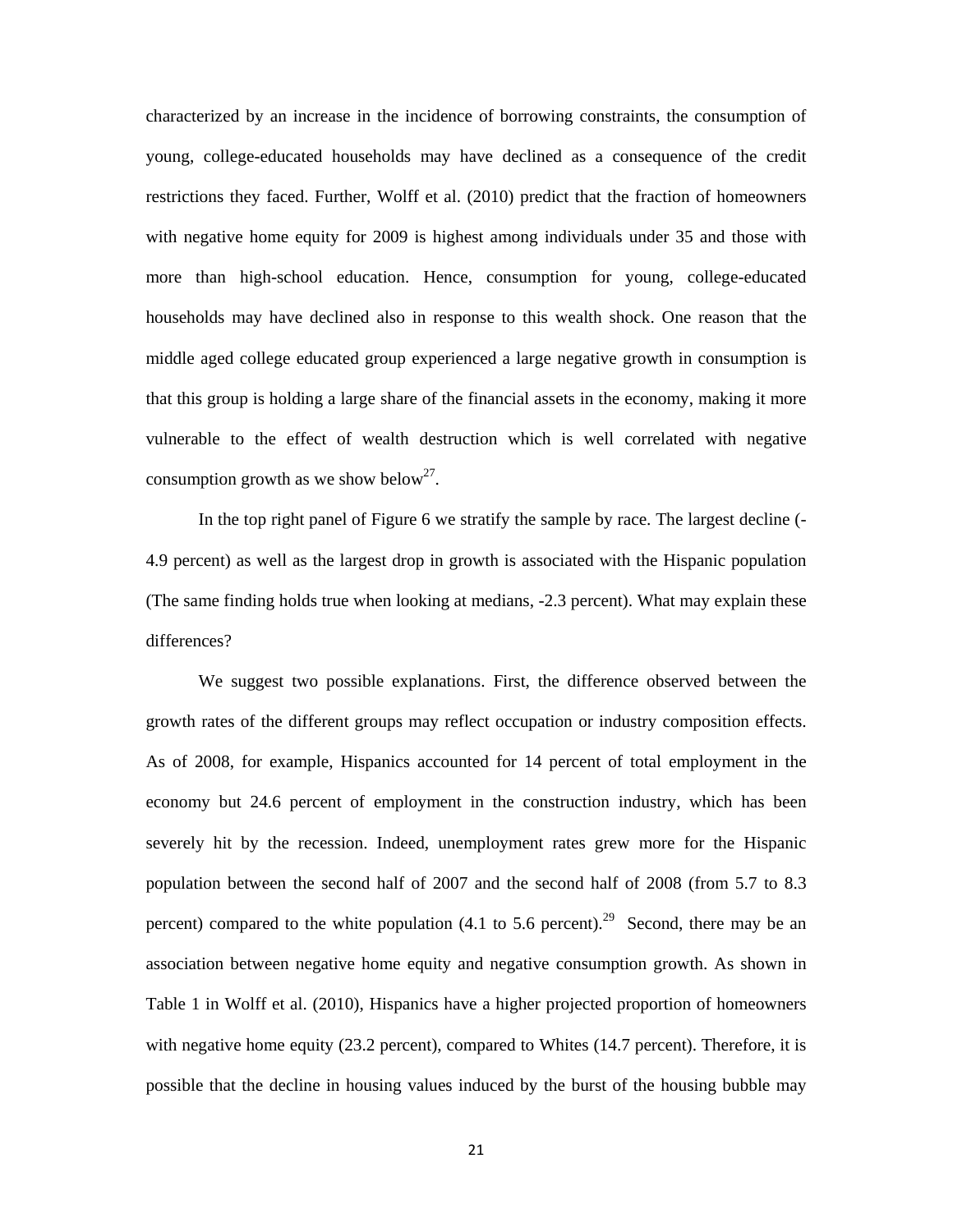have pushed most sub-prime borrowers (who are over-represented among minorities, see Calem, Gillen, and Wachter, 2004) into negative equity territory and hence induced a fall in their consumption spending.



**Figure 6: Means of Consumption Growth, By Groups** 

Next, we examine the impact of the recession on consumption by occupation, distinguishing between private employees, public employees, and the self-employed. The recession has an extremely negative effect (a 9.1 percent decline in total consumption) for the self-employed, who in addition experience the largest change relative to the pre-recession period. It is possible that reports of "self-employment" are masking effective unemployment, and hence the decline in consumption captures the fall in income experienced by the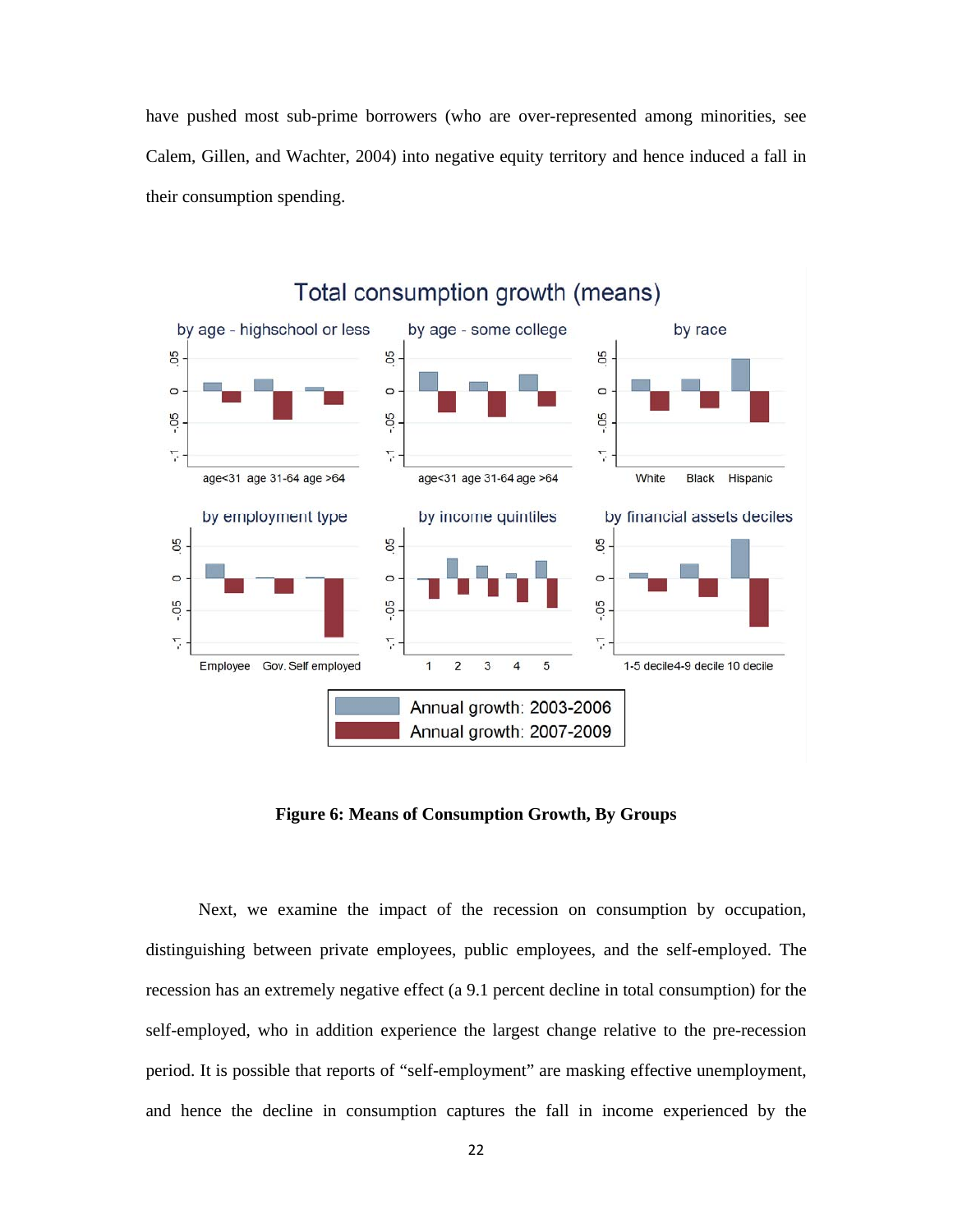unemployed or under-employed (despite the role of the safety net). Given that the selfemployed have more volatile income than employees (public or private), it is possible that this also reflects the effect of uncertainty, which suggests a more cautious consumer spending attitude. Employees, private or public, have stable consumption patterns, although there is a significant slowdown relative to the pre-recession period.

Lastly, the two bottom right graphs of Figure 6 stratify the sample by measures of economic well-being, income (quintiles) and total assets (decile groups), respectively. The measure of income is defined as total after-tax income from all sources including salaries, income from business and farm, social security, unemployment benefits, workers' compensation, welfare and food stamps, income from assets, pensions, rent, alimony and child support. The measure of total assets represents the gross asset holdings of the household including the household's holdings in checking and saving accounts, bonds, securities, money owed to the household and value of house and other real estate.<sup>30</sup> Similarly to consumption, we deflate and transform the assets and income variables into adult equivalent measures.

The middle bottom panel of Figure 6 shows that the fall in consumption is higher at higher levels of income,  $31$  even though differences across income group are not significant.

Moving on to the last panel of Figure 6, we look at consumption growth for three groups:  $1<sup>st</sup>$  to  $5<sup>th</sup>$  decile of the wealth distribution,  $6<sup>th</sup>$  to  $9<sup>th</sup>$  decile, and those in the  $10<sup>th</sup>$  decile. This grouping is justified by the extremely high level of concentration of wealth; indeed, individuals in the first five deciles have very little wealth, whereas those in the top decile own about 50% of total wealth and 90% of financial wealth (total assets excluding housing) in our sample.<sup>32</sup> One remarkable finding is that respondents in the top decile of the wealth distribution are the ones who decrease spending during the Great Recession  $(-7.5 \text{ percent})$ .<sup>33</sup> This finding holds also when looking at spending on nondurables and services, although the negative growth rates are slightly smaller (-7.1 percent for the top wealth deciles). The fall is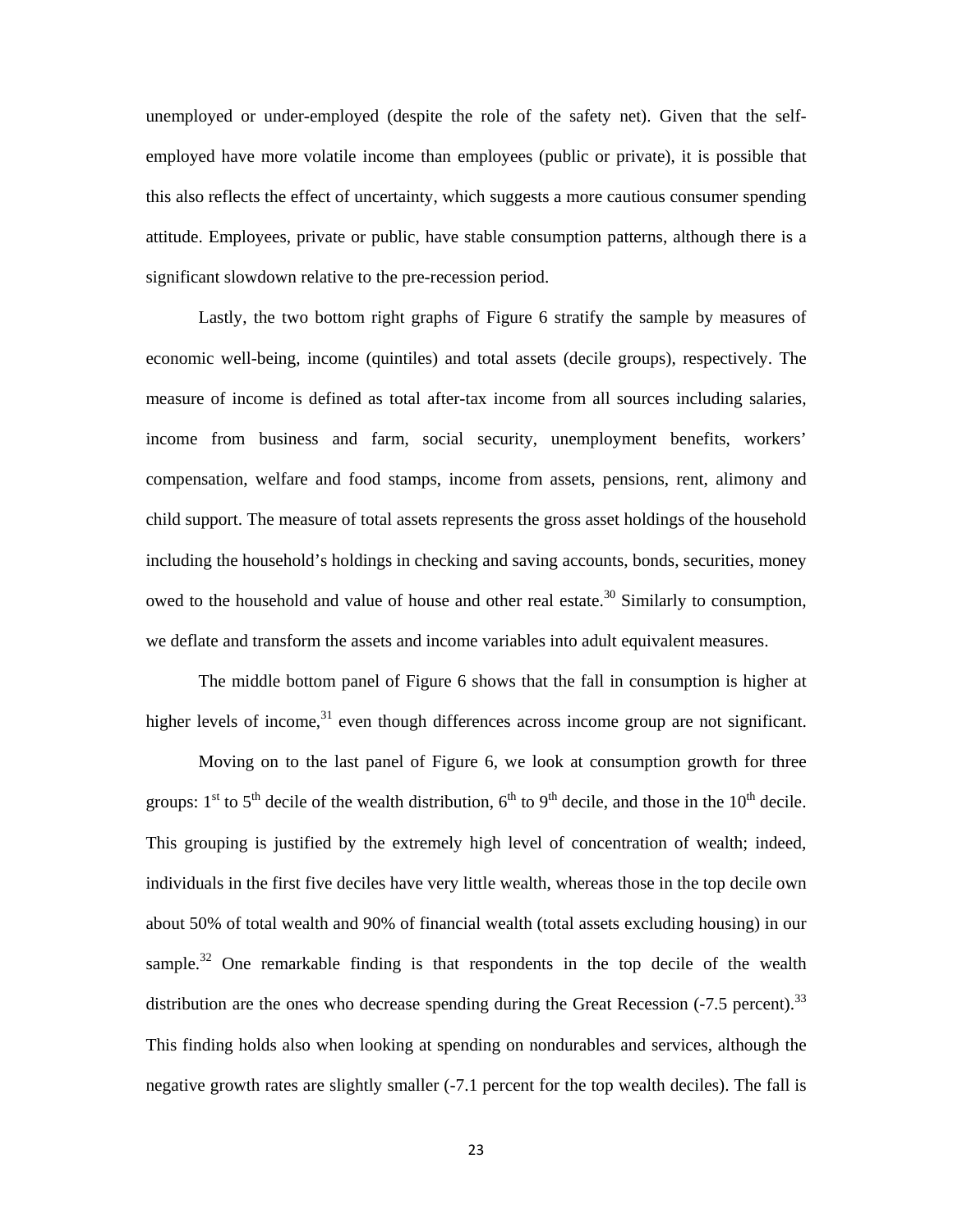smaller when looking at medians  $(-3.3)$  percent for total consumption and  $-3.9$  percent for nondurables plus services).<sup>34</sup> The larger negative growth measured by means compared to medians is the result of the consumption distribution becoming less skewed for the households in the top decile of wealth.<sup>35</sup>

This finding may appear puzzling at first – indeed, wealthy individuals are expected to have better tools to smooth their consumption during rough periods. However in the context of the Great Recession, another effect might dominate the consumption behavior of wealthy individuals. As shown in Wolff et al. (2010), the recession was characterized by large wealth destruction suffered by rich individuals. This suggests that they lost a large fraction of their "buffer" wealth, which was supposed to be used exactly for the purpose of smoothing their consumption during the "rainy days" of the recession. To restore their "buffer stock" these individuals may have needed to save more, which would decrease their consumption growth.

The response of consumption to wealth shocks is known in the literature as the "wealth effect" (see Poterba, 2000). Since shocks to wealth are presumably transitory, the theory predicts that consumers should respond very little to them. The evidence on the actual response of consumption to wealth shocks is mixed at best, but most papers do indeed find small estimates. The evidence regarding the differential response to shocks to housing wealth and shocks to corporate equity is also mixed.<sup>36</sup> In what follows, we will not try to resolve this debate, and instead take some representative lower and upper bound estimates of the wealth effect from the literature.

A simple back-of-the-envelope calculation shows that the typical estimates of the wealth effect for stocks found in the literature can explain a significant fraction of the decline in consumption of the wealthy when one takes into account their initial high wealth/consumption ratio. Table 1 details the calculation. For example, over the 2007-2009

24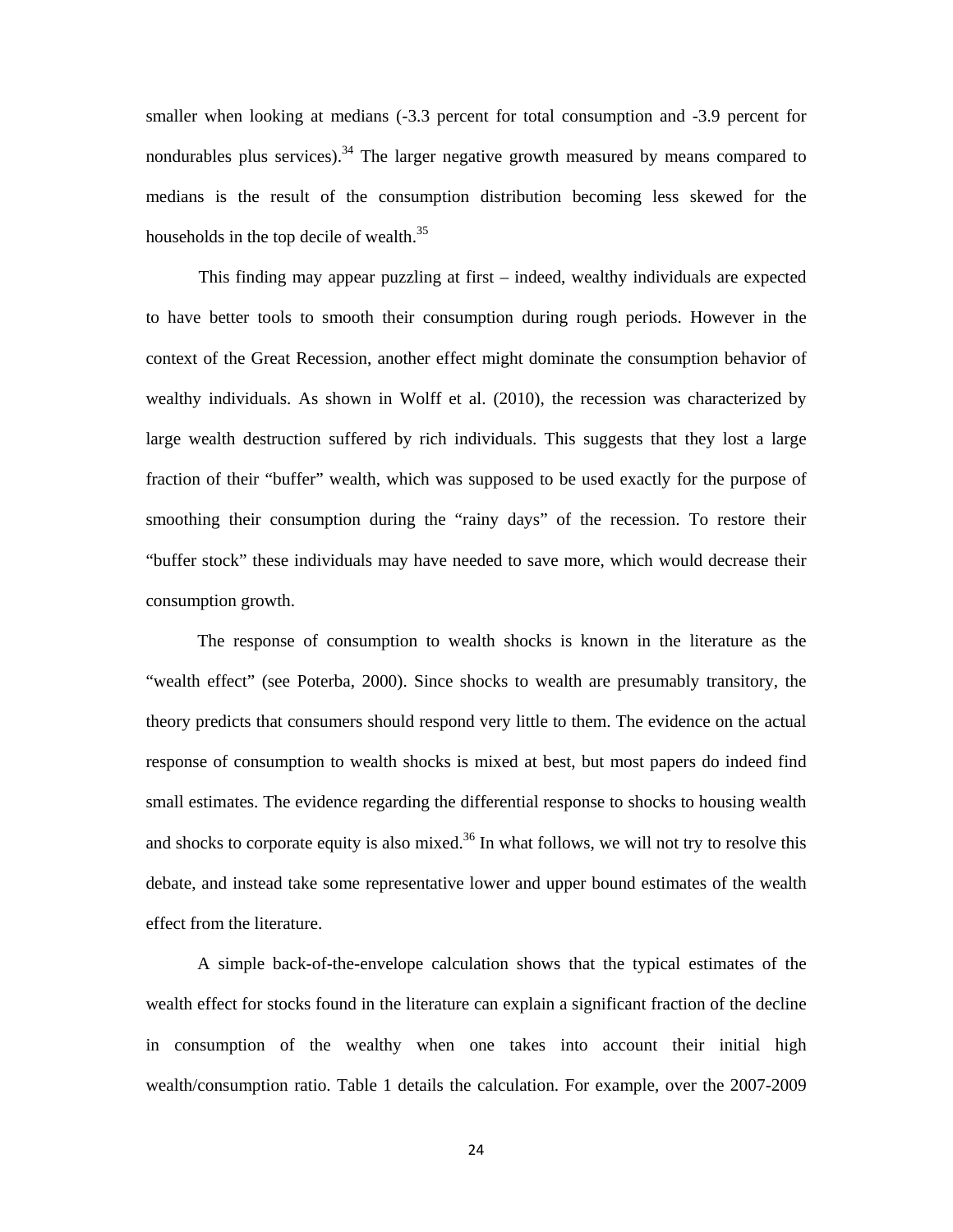period, households in the top decile of the wealth distribution lost on average about \$209,000 of their assets (in 2007 dollars, corresponding to a 29 percent decline, see Panel A). Using the window of estimates from the wealth effect literature (1 to 7 cents decline in consumption per dollar of wealth destroyed), we predict that annualized consumption growth would have been anything between -1.5 and -10.5 percent. The actual negative consumption growth experienced by the wealthy was 7.3 percent, which shows that estimates of the wealth effect might explain the actual decline in consumption experienced by the wealthy. Panel B repeats the exercise for medians and confirms qualitatively these findings. We also find qualitatively similar results if we consider a measure of wealth that excludes housing.

While individuals in the bottom part of the consumption distribution were less likely to be affected by the wealth effect, another potential explanation for the bottom decile of the wealth distribution showing moderate negative consumption growth during the Great Recession is the large increase in transfer payments that took place during the recession. Since transfer payments are more likely to be channeled to the poor, the increase in transfer payments during this recession might have helped individuals with less wealth to smooth consumption to a larger extent than individuals with more wealth. To address this point, we compare inequality trends between the Great Recession and the 1990-1991 recession in which there was a milder increase in transfer payments. We find that in the 1990-1991 recession, the top and bottom decile of the consumption distribution were moving together, both showing large declines in consumption between the second half of 1989 and the first half of 1991. While we cannot establish a causal relation between the increase in transfer payments and the stability of consumption at the bottom decile of the wealth distribution in the Great Recession, the findings from the comparison with the 1990-1991 recession appear consistent with this idea.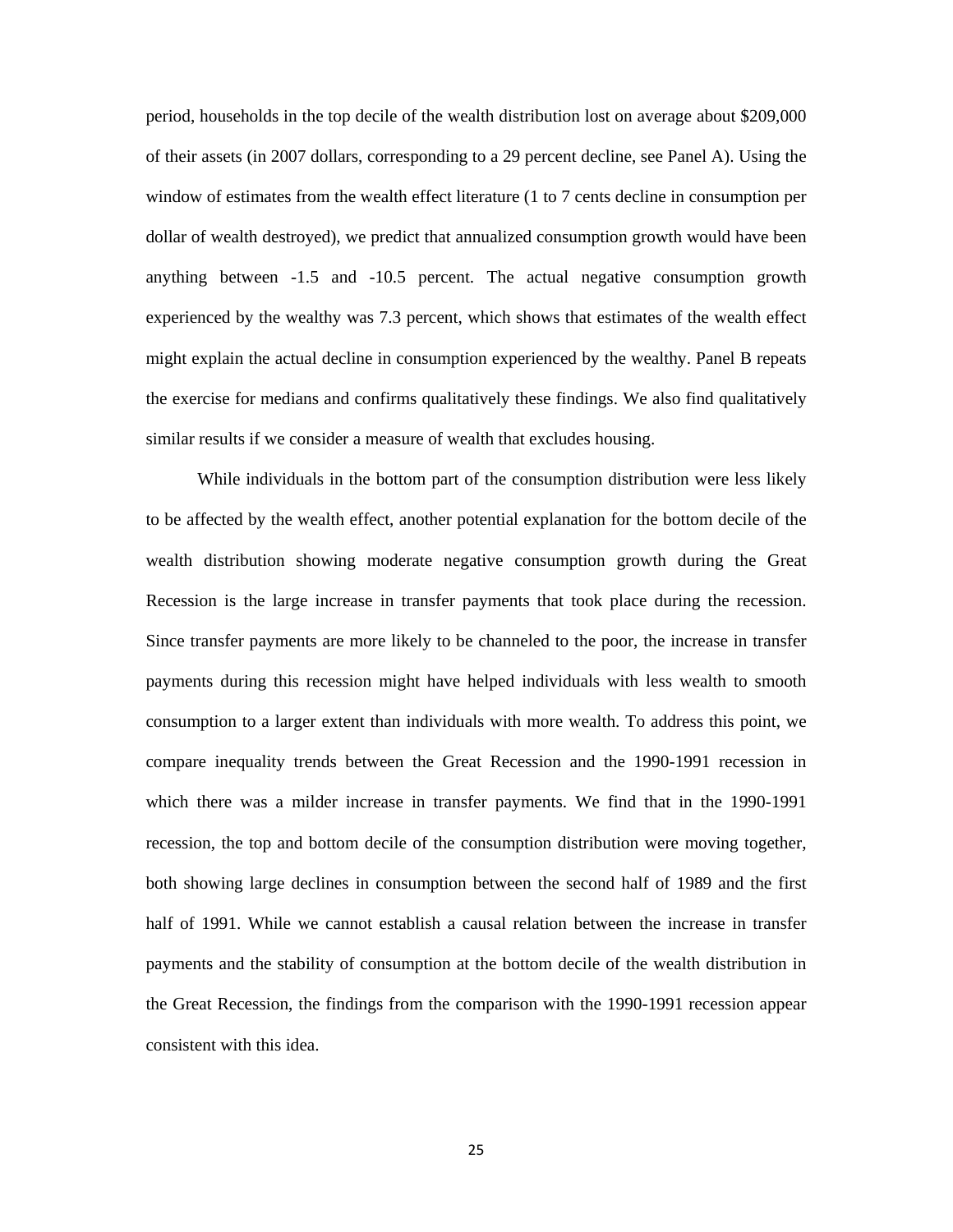#### *4.3. Consumption Inequality and Consumption Mobility*

As we have shown in the previous section, there is evidence that the consumption distribution became less skewed to the right between 2007 and 2009. The direct implication of this evidence is a decline in consumption inequality. In this section we take a closer look at the consumption distribution and particularly at consumption inequality and consumption mobility around the Great Recession. Heathcote, Perri and Violante (2010) document that while disposable income inequality slightly increased in 2008 compared to 2007, inequality in consumption of nondurable goods decreased. They show that this decline in inequality is due to a large decline in the  $90<sup>th</sup>$  percentile of nondurable consumption combined with a mild decline at the  $50<sup>th</sup>$  percentile and a slight increase at the  $10<sup>th</sup>$  percentile. Our Figure 7 shows the  $10^{th}$ ,  $50^{th}$  and  $90^{th}$  percentiles as well as the variance of semiannual consumption controlling for household size.<sup>37</sup> The percentile series are normalized to 100 in the first half of 2006. The figure shows that their findings hold also for our measure of total consumption and that consumption inequality starts going back up during the second half of 2009 (right after the end of the recession).

Two points are worth noting. First, changes in the variance of log consumption are primarily driven by changes in the consumption of the  $90<sup>th</sup>$  percentile, at least since 2007. This finding is even more evident when looking at quarterly series (not reported here): the correlation between the quarterly variance of log total consumption and the  $90<sup>th</sup>$  percentile of log total consumption is 0.8 while the correlation of the variance with the  $10<sup>th</sup>$  percentile is only -0.53. Therefore we can conclude that at least around the Great Recession, the decline in consumption inequality is driven by decline in consumption in the upper parts of the distribution. Second, in the period just before the recession the top and bottom deciles move up at somewhat similar rates. However, during the recession, the top decile goes down significantly, while the bottom decile remains relatively stable. The two trends, taken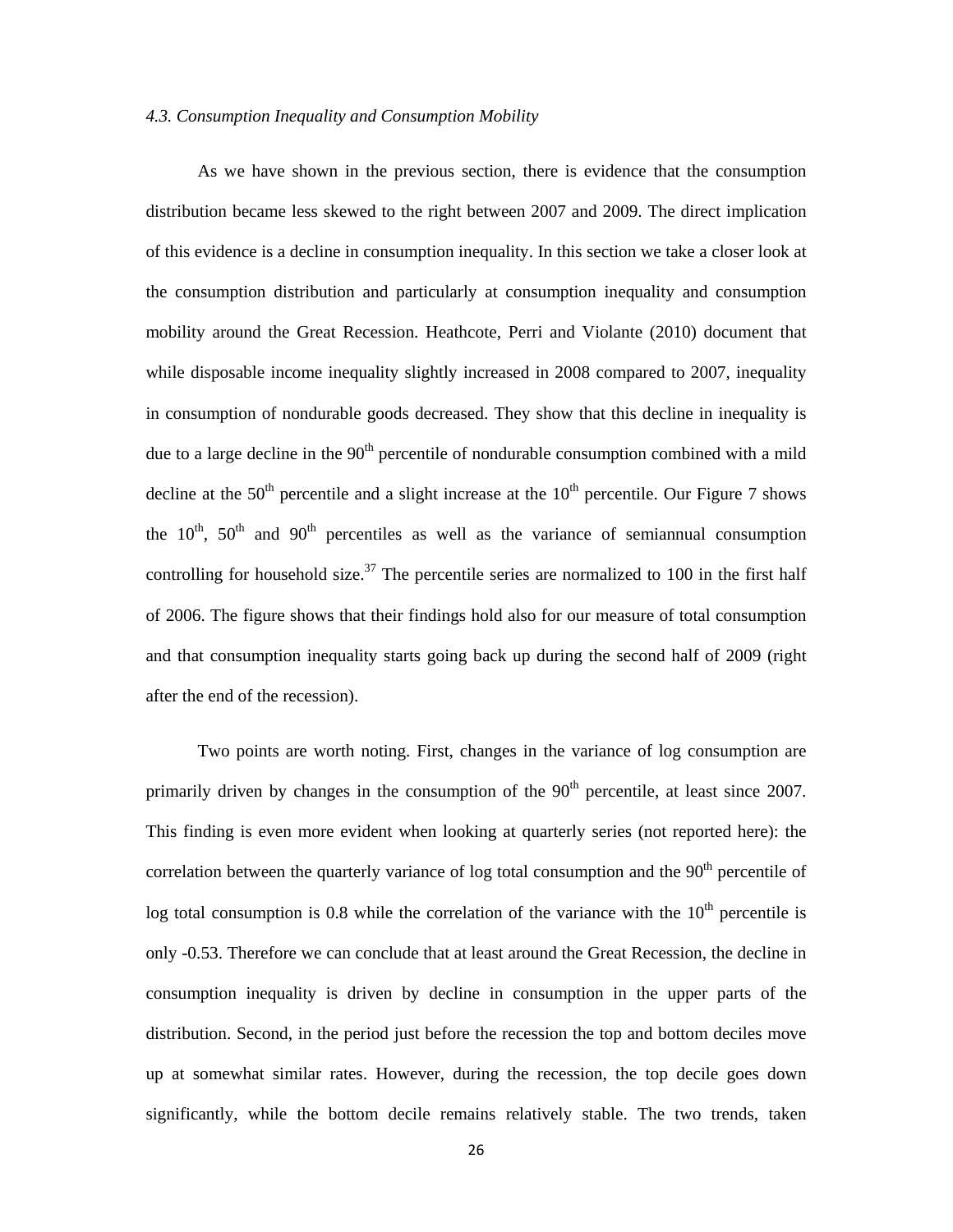together, imply a reduction in consumption inequality during the Great Recession. Once more, this is in accordance with some of the group-specific trends in consumption growth analyzed in section 4.2, namely the proportionally greater fall in consumption among the wealthy (who are presumably also at the top of the consumption distribution) than among the poor. Whether this is part of a more general trend, or an episodic event linked to the recession, is hard to answer with our limited data, and hence we leave it to further inquiry with better and more extended micro data.

![](_page_26_Figure_1.jpeg)

**Figure 7 : Consumption Inequality**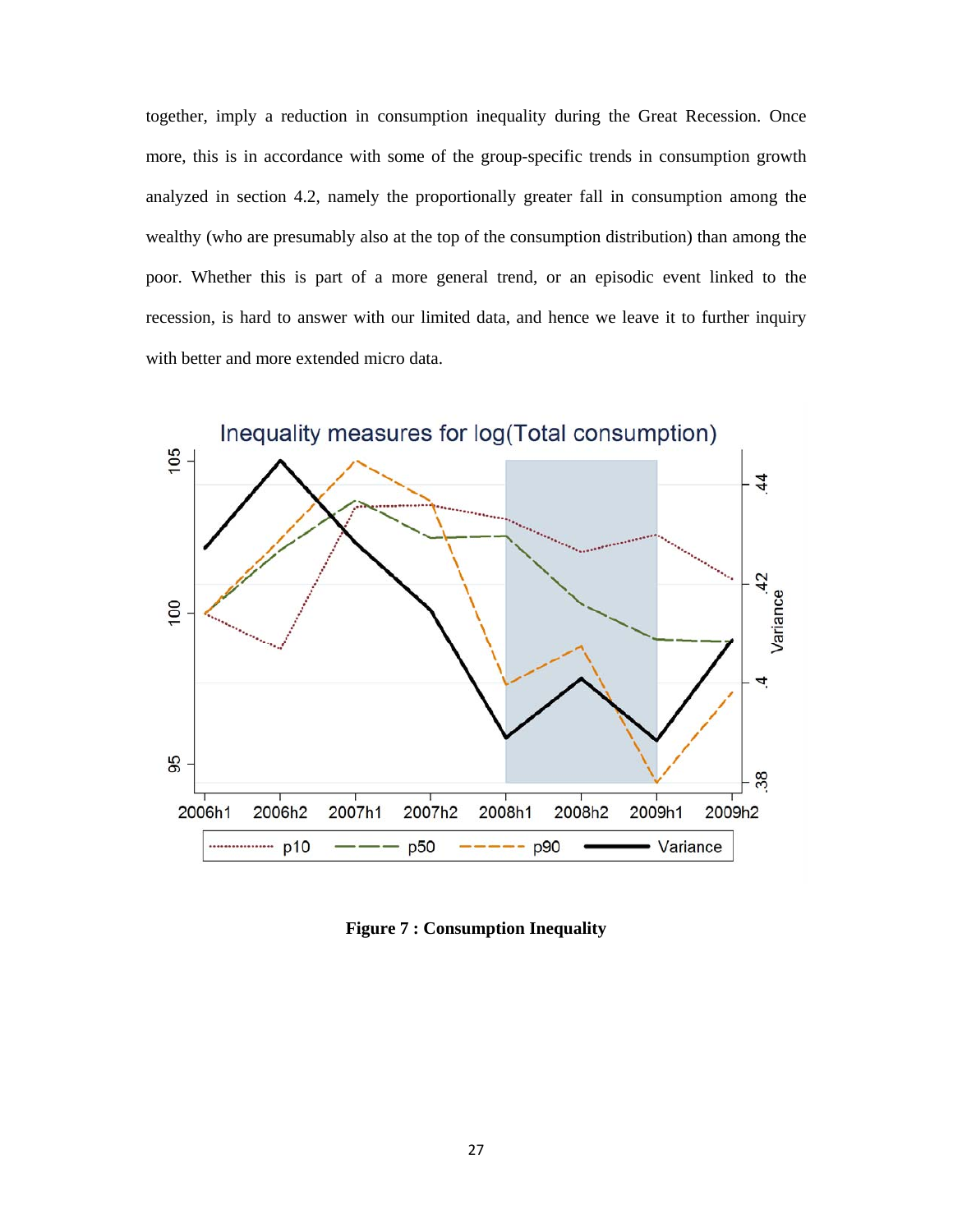Another aspect of redistribution one can look at is mobility. The distinction between consumption inequality and consumption mobility is, effectively, a distinction between static and dynamic features of a distribution. Inequality refers to the dispersion of consumption at a point in time. Mobility describes movements within the consumption distribution over time. A direct implication for welfare analysis is that stability in consumption inequality may mask a great deal of mobility in the distribution.

The first step of our analysis is to construct an empirical transition matrix of consumption. This requires panel data. The CEX is a quarterly rotating panel, and hence it can be used to construct a measure of mobility. Our preferred measure is the Shorrocks' index.38 This is an approximate measures of the fraction of individuals moving across the distribution; a higher value of the index (which ranges from 0 to 1) is associated to a higher degree of mobility from one year to the next. In Figure 8 we plot the monthly Shorrocks' indexes as well as the local regression smoothed version (the solid line). Overall, there seems to be a general declining trend in the amount of mobility in consumption. What can explain this trend?

Jappelli and Pistaferri (2004) argue that under full consumption insurance (that is, in an economic environment in which households can purchase insurance against all possible shocks they face), individual consumption growth is independent of idiosyncratic shocks, and it varies only in response to aggregate consumption growth. It follows that the cross-sectional distribution of consumption of any group of households is constant over time. Of course aggregate consumption can increase or decrease, so that the growth of consumption for any household can be positive or negative, but the relative position of each household in the cross-sectional distribution of consumption does not change over time. Hence, consumption insurance implies absence of consumption mobility between any two time periods, regardless of the nature of the individual income shocks and the time frame considered. While this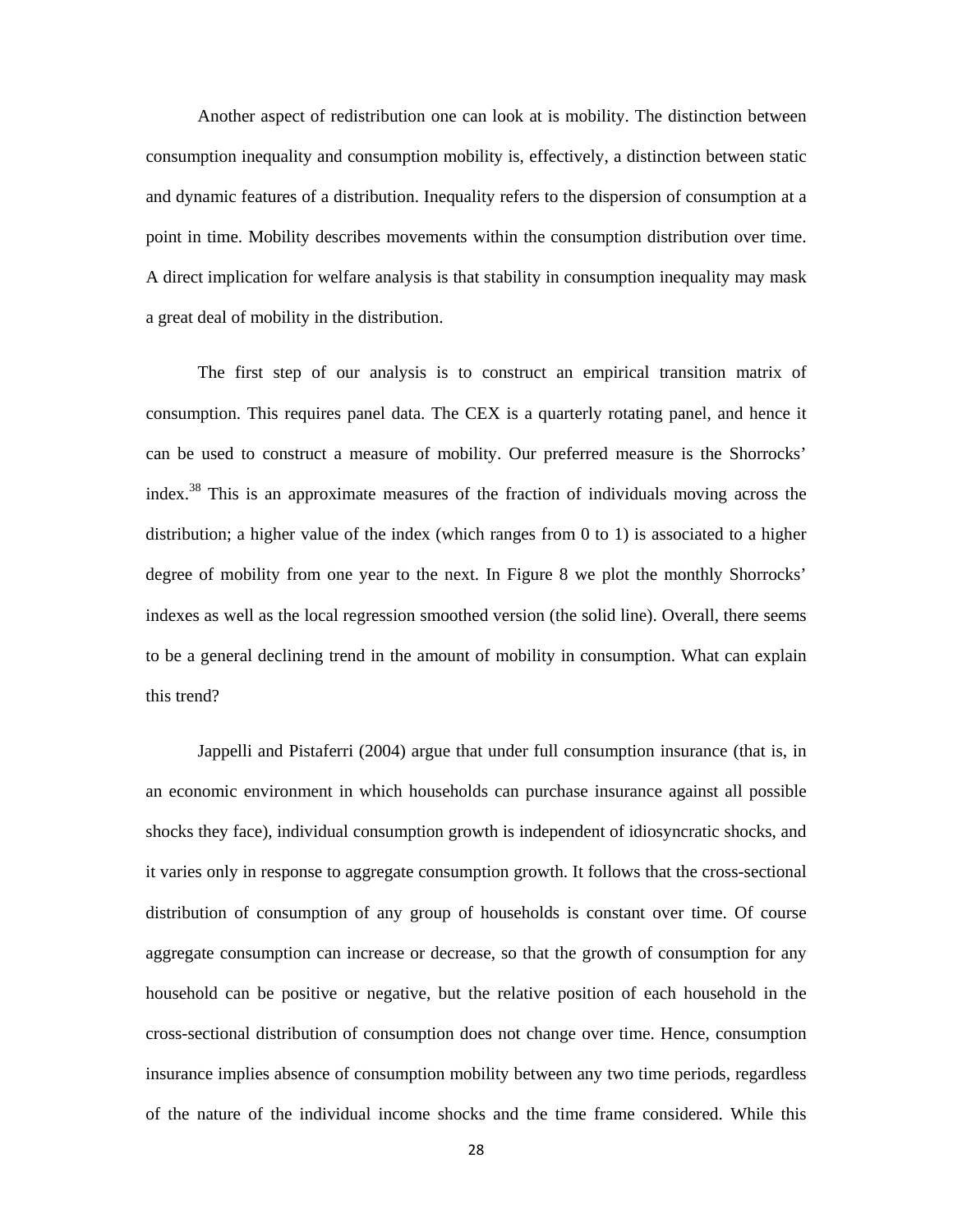framework is clearly unrealistic in its pure formulation, the idea behind it is not. An improvement in the amount and nature of insurance available to households (such as through a process of financial market liberalization that makes credit more easily available and more widespread as it happened during the 1990s and part of the 2000s) may well have contributed to a reduction in the amount of mobility by attenuating the response of consumption to shocks. The idea that credit market development in the US has helped households in smoothing shocks more efficiently is also advanced by Krueger and Perri (2006).

![](_page_28_Figure_1.jpeg)

**Figure 8 : Consumption Mobility** 

An important question we may ask is whether the Great Recession reverts this declining trend. The effect of the recession on consumption mobility may have worked through the tightening of the credit markets. When credit is easily available, people can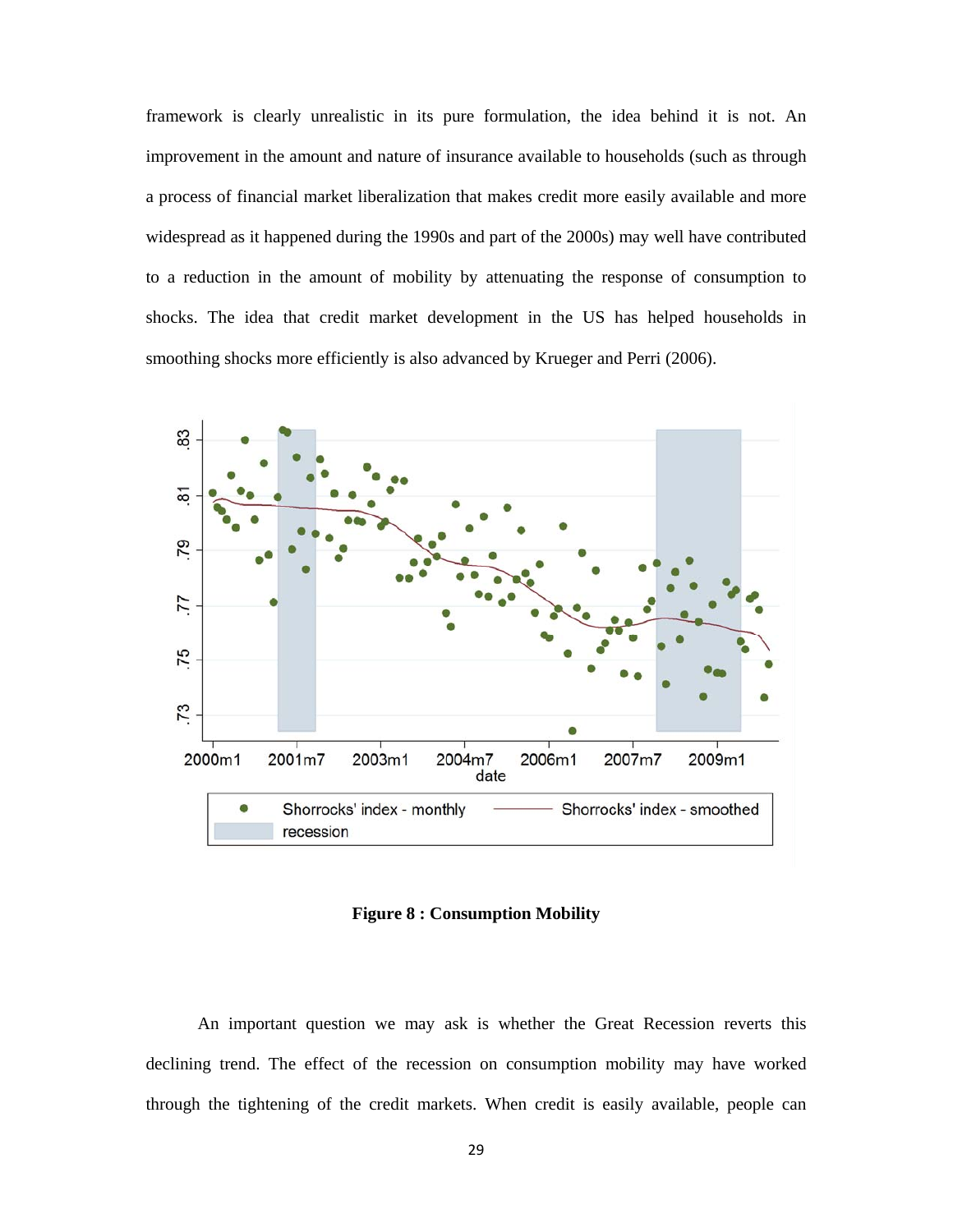smooth uninsurable shocks by borrowing and hence their consumption will not fluctuate much from one year to the next. Hence, with well functioning credit markets there is less scope for consumption mobility. The tightening of credit that occurred during the Great Recession may have exposed more households to uninsurable shocks and hence increased consumption mobility. To check whether the data support this view, we regress the Shorrocks index on a linear time trend, a dummy for the period covered by the Great Recession (December 2007-February 2009), and the interaction of the linear time trend with the Great Recession dummy. We find that, as expected, there is a statistically significant general downward trend in the data. The trend appears to have reverted or slowed down during the Great Recession (the coefficient on the interaction is positive as the discussion above would suggest); however, there are too few months covered by the recession to make this statement unambiguously statistically precise.

## **5. Conclusions**

In this chapter we have analyzed the behavior of consumption during the Great Recession. There are three basic facts emerging from the analysis. First, the recession was long. It set the record of being the longest recession since the Great Depression. Second, the recession was deep. Consumption fell significantly in 2008 and in the first half of 2009, before recovering slightly in the second half of 2009. However, the level of consumption in the second quarter of 2011 was still about 2 percent below the pre-recession level. The fall in consumption has been particularly strong among durables, but nondurables and service have also fallen. Finally, we find important redistributive effects of the recession, in particular a decline in consumption inequality and a slowing down in the decline in mobility that had characterized the consumption distribution during the expansion years of the 2000s.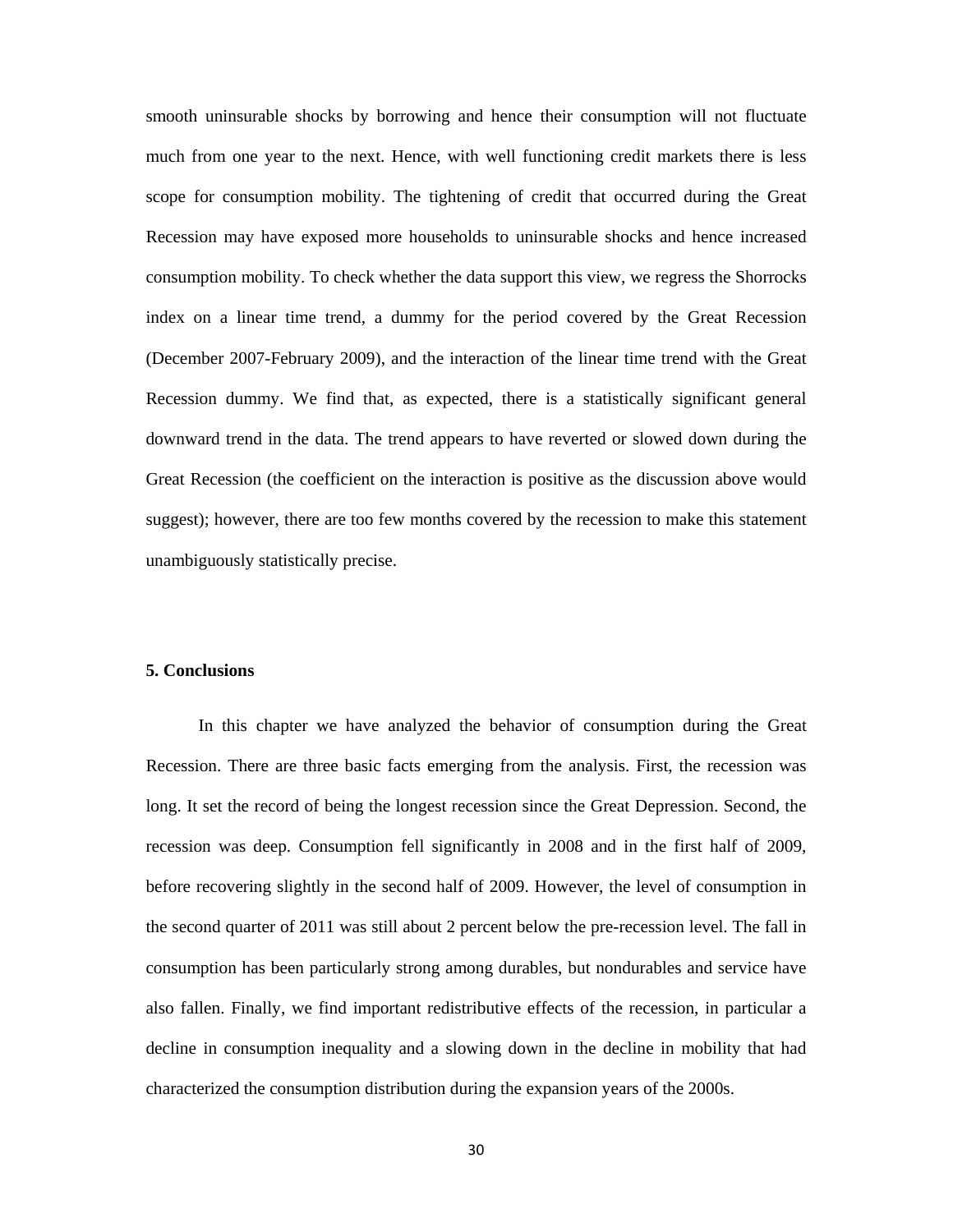Our reading of the available evidence is that the Great Recession was not consumption-driven. The fall in consumption occurred after the financial crisis and the deflation of the housing bubble, not before. Of course, once the consumption decline was in full swing, it contributed to prolong the recession. There is the broader and perhaps deeper issue of whether the ultimate explanation for the financial crisis was an increase in the demand for credit induced by an increase in consumer demand not matched by a concurrent increase in permanent income. However, Mian and Sufi (2009) use US county data and conclude that the subprime crisis was primarily driven by shifts in credit supply induced by greater risk diversification (such as mortgage securitization) or simply greater assumption of moral hazards on the part of lenders, rather than shifts in demand.

It is also interesting to notice the differences between the consumption response in the Great Recession and the consumption response in the 2000-2001 recession. In the 2000-2001 recession consumption hardly fell – in fact, one can argue that the rapid recovery was due to consumers keeping their spending high *despite* the recession. In hindsight, we know that the high level of spending was sustained by unsustainable debt. In the Great Recession there is instead ample evidence for household de-leveraging.

In the Introduction we mention a number of possible explanations for the behavior of consumption during the recession. The first is the wealth effect. Given that the Great Recession was characterized by large destruction of wealth, especially housing and equity, this explanation is potentially important. We indeed find that the consumption of the wealthy fell more than that of the less wealthy during the recession. Using the typical estimates of the "wealth effect" available in the literature, we show that this factor can explain a significant fraction of the fall in consumption experienced by the wealthy. This is not surprising. In response to the large negative shock to their wealth, rich households may have responded by increasing their savings in the attempt to restore their buffer stock. Nevertheless, the wealth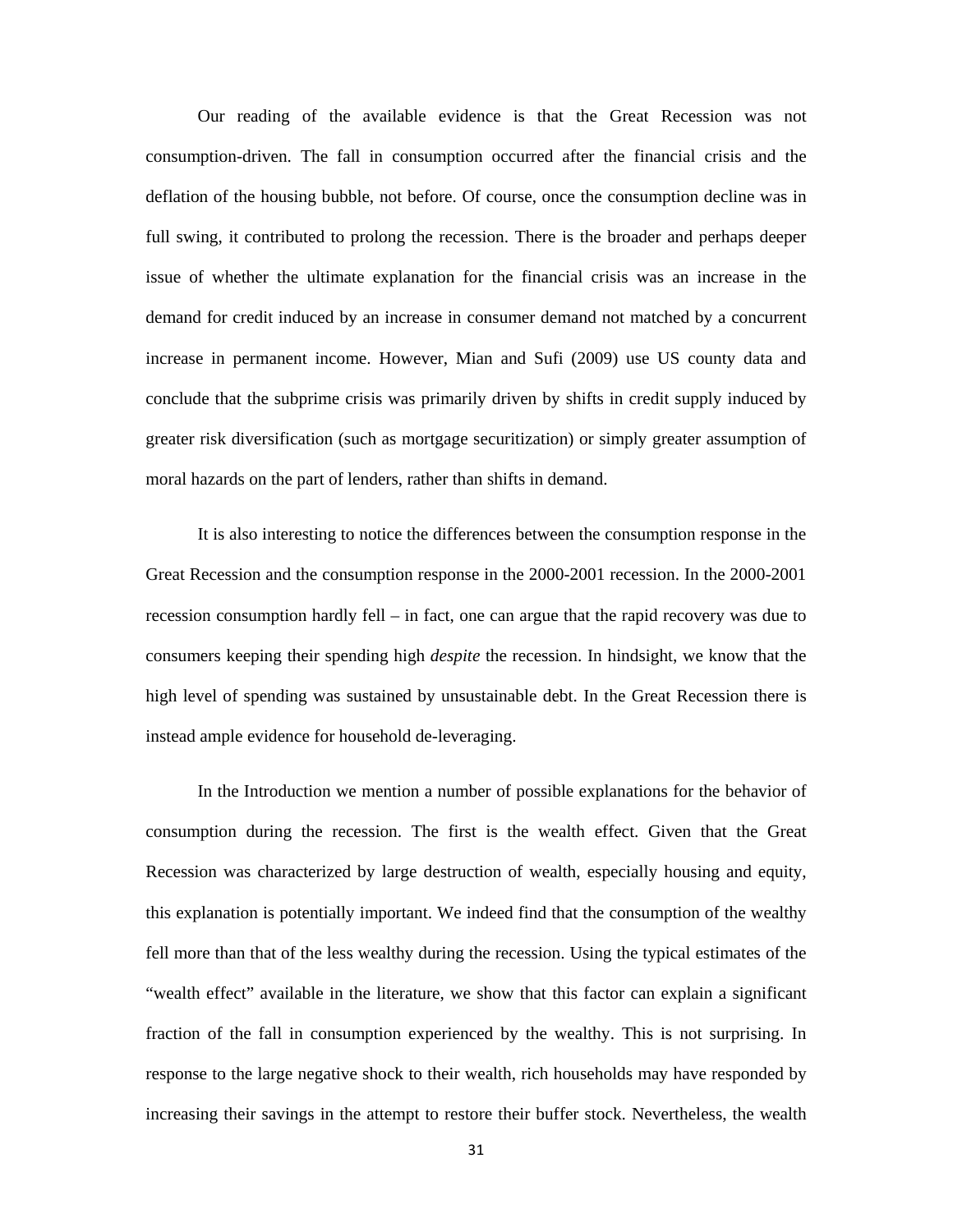effect explanation is unlikely to make much headway in explaining the changes in consumption of the less wealthy. It is possible, however, that the decline in housing values may have pushed some "sub-prime borrowers" (who are over-represented among the minorities) into negative equity territory and hence induced a decline in their consumption as a result. A similar effect may have been at play among young, college educated households.

A second explanation for the peculiarity of the Great Recession that we advanced in the Introduction was the increase in uncertainty. The financial breakdown of 2007 led to historically low levels of confidence among Americans. Three years after the official start of the recession and almost a year and a half after its official end, consumer confidence is yet to recover to pre-recession levels. Furthermore, the steeper decline in confidence among highincome households goes in line with our findings on the greater decline in the spending of that group. On the other hand, the slower rate of recovery in the consumer confidence of lower-income households reflects most likely not only their greater uncertainty but the durable consequences that this recession has had on the stability and the future prospects of their employment.

Third, there were significant concomitant price effects. The roller-coaster behavior of the price of gasoline (and all complements to it) appears important enough to explain not only the decline in the purchase of gasoline itself, but also of cars and transportation services. These changes in relative prices may have had a large impact on poorer families' budgets. Finally, one of the main outcomes of the financial crisis was the credit crunch. Financial intermediaries became extremely reluctant to lend, even to otherwise safe borrowers. This may have prevented some consumers from purchasing big-ticket items that are traditionally purchased on credit, such as cars and appliances.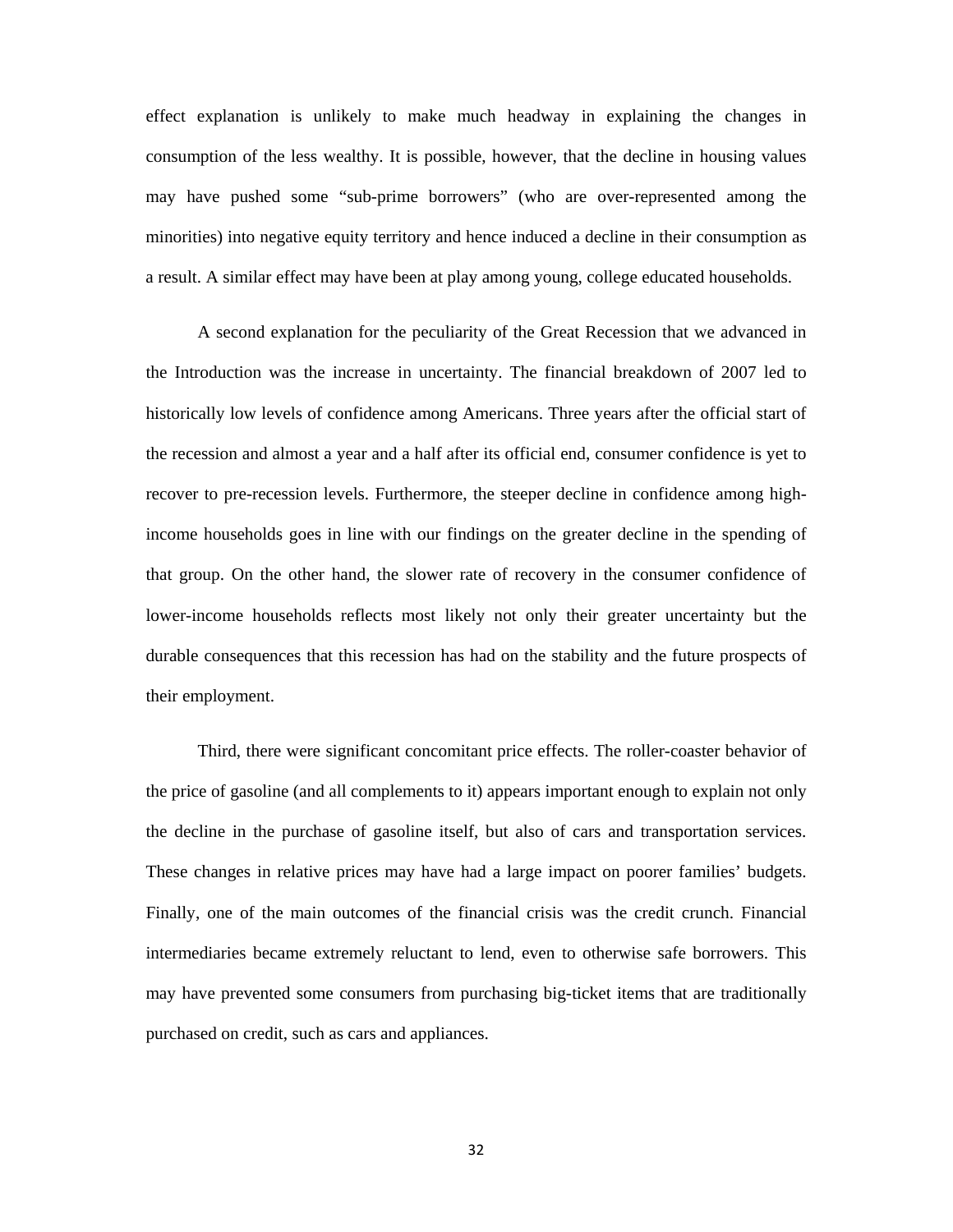Since the available data are still far from perfect, we believe it is still too early to reach a definite consensus on the causes of the trends in consumer spending over the Great Recession, and of its timing. We have attempted in this chapter to suggest possible interpretations, present some suggestive evidence, and raise a number of important questions that we leave for future explorations.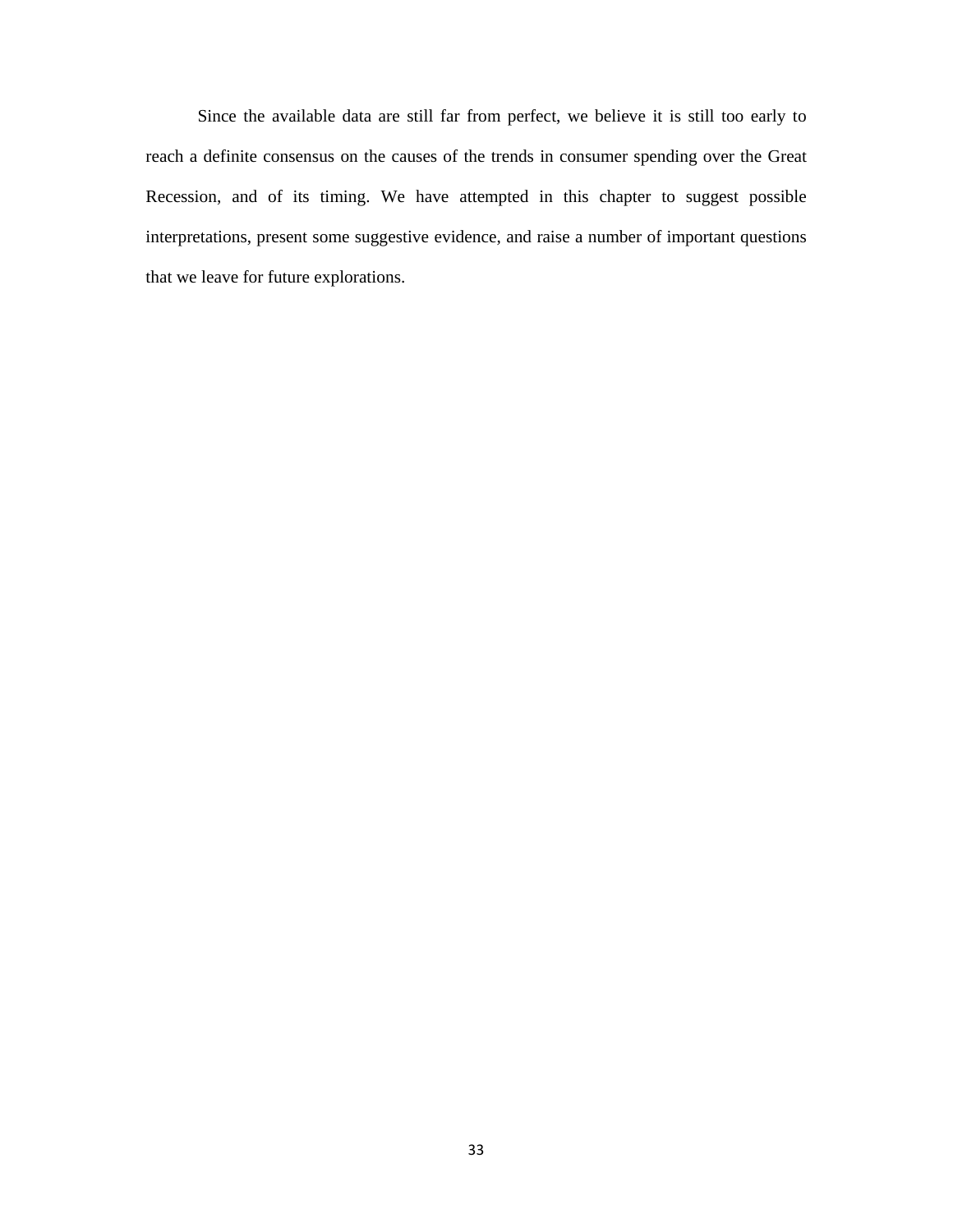#### **Appendix: CEX vs. NIPA**

To justify our choice of using the CEX micro data when investigating the response of personal consumption in the Great Recession, we first check to what extent population estimates obtained using the CEX mirror aggregate data from the NIPA time series generated by the BEA.<sup>39</sup> In its officially distributed tables, the BLS provides only annual series of aggregated CEX measures. Since we prefer to use quarterly and semiannual data to analyze the effect of the recession, we construct these measures directly from the CEX micro data. There are several issues which need to be addressed when mapping CEX to NIPA. First, CEX consumer expenditures are collected by matching household expenditures to classification codes (like food consumed at home, food consumed away from home, and so forth). To be able to compare CEX aggregate measures to NIPA data, we need to take a stand on how these classification codes are mapped into broader categories (such as food). We adopt the NIPA categorization (as in Harris and Sabelhaus,  $2000$ ).<sup>40</sup> Second, the CEX data needs to be seasonally adjusted for comparability with NIPA series.<sup>41</sup> Third, NIPA series are available either in total or per-capita form. We obtain the per-capita equivalent in the CEX by dividing average consumption across all consumer units by average family size. We find that CEX quarterly nondurable consumption tracks the NIPA equivalent rather well – the series have a 0.78 correlation since the year 2000. The equivalent series for total consumption shows a lower correlation, 0.45. Both CEX series capture the decrease in consumption in the Great Recession, though CEX total expenditure series is more volatile than the NIPA series. The high correlation between CEX and NIPA consumption series, together with the finding that the CEX captures the drop in consumption during the Great Recession, suggests that the CEX is a suitable tool to use for assessing the consumption response in this recession.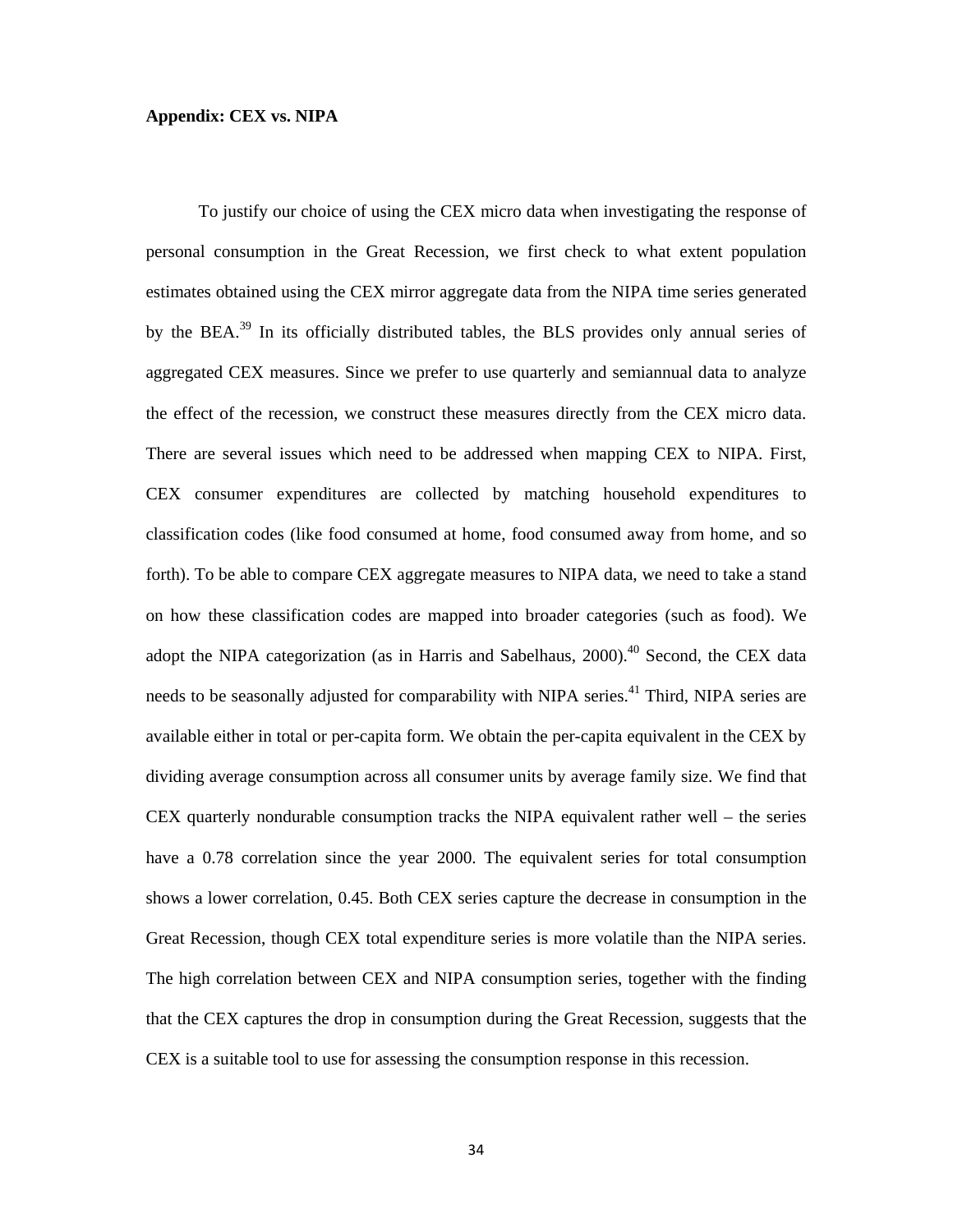#### **References**

- Aguiar, Mark and Erik Hurst (2005), "Consumption vs. Expenditure", *Journal of Political Economy*, 113(5), 919-948.
- Attanasio, Orazio, Eric Battistin and Andrew Leicester (2006), "From Micro to Macro, from Poor to Rich: Consumption and Income in the UK and the US", unpublished manuscript.
- Bertola, Guiso and Pistaferri (2005), ""Uncertainty and consumer durables adjustment", *Review of Economic Studies* 72(4), 973-1008.
- Bloom (2009), "The impact of uncertainty shocks", *Econometrica*.
- Broda, Christian and Jonathan Parker (2008), "The Impact of the 2008 Tax Rebates on Consumer Spending: Preliminary Evidence", unpublished manuscript.
- Burtless, Gary (2009), "The Social Protection for the Economic Crisis: The U.S. Experience", The Brookings Institution.
- Calem, Paul, Kevin Gillen, and Susan Wachter (2004), "The Neighborhood Distribution of Subprime Mortgage Lending." *Journal of Real Estate Finance and Economics*, 29(4), pp. 393-410.
- Carroll, Christopher D., and Andrew A. Samwick (1997), "The Nature of Precautionary Wealth," *Journal of Monetary Economics*, 40(1), pp. 41—71,
- Chetty, Raj and Adam Szeidl (2007), "Consumption Commitments and Risk Preferences", *The Quarterly Journal of Economics*, 122(2), pages 831-877.

Congressional Budget Office (2007), "Housing Wealth and Consumer Spending".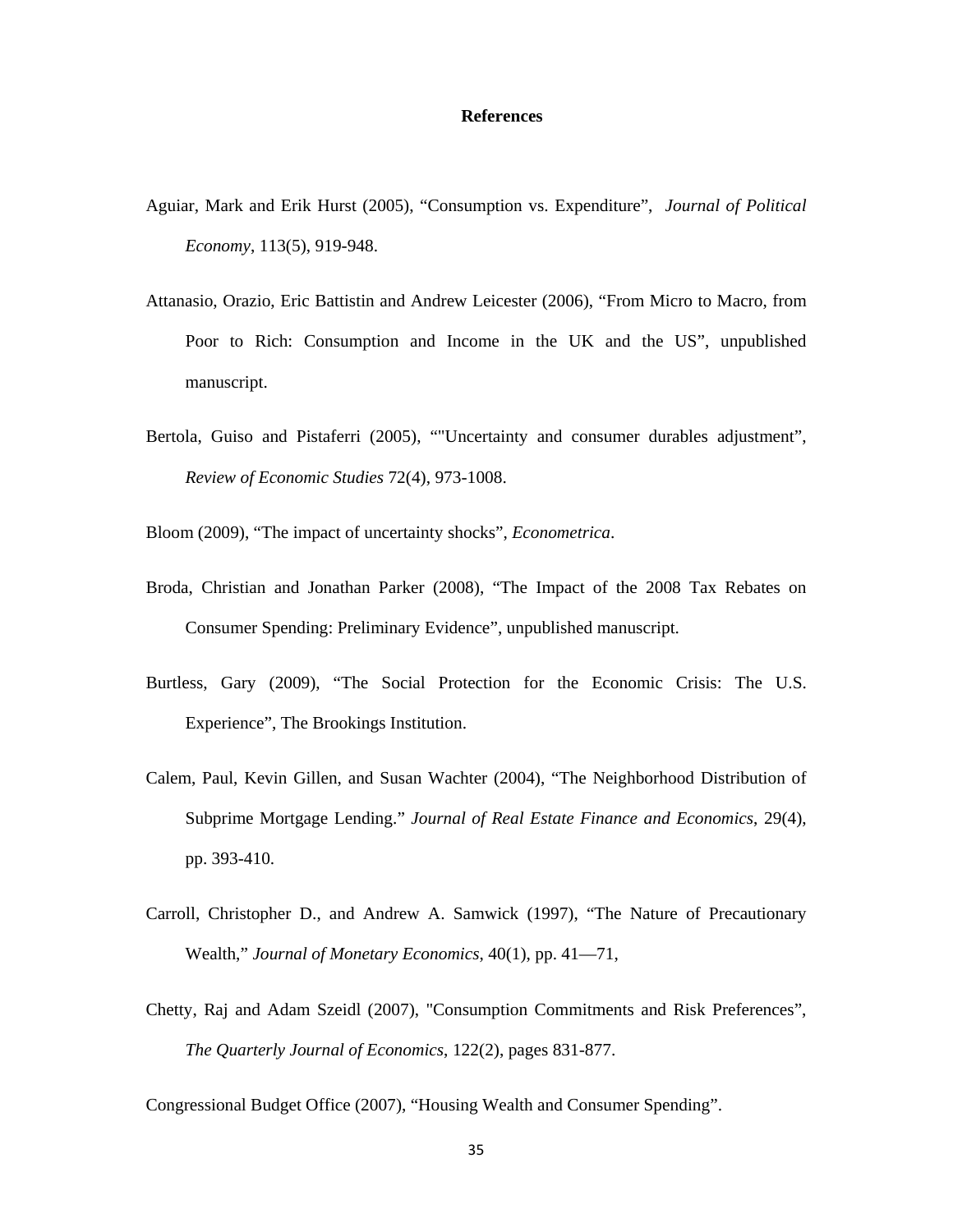- Curtin, Richard (2007), "The University of Michigan's Consumer Sentiment Index", Unpublished manuscript.
- Hamilton, James D. (2009), "Causes and Consequences of the Oil Shock of 2007-08", *Brookings Papers on Economic Activity*, Spring 2009: 215-259.
- Harris, Ed and John Sabelhaus (2000), "Consumer Expenditure Survey. Famnily level extracts 1980:1-1998:2", National Bureau of Economic Research, Unpublished manuscript.
- Heathcote , Jonathan, Fabrizio Perri and Gianluca Violante (2010), "Inequality in times of crisis: Lessons from the past and a first look at the current recession", VOX EU.
- Kenworthy, Lane and Lindsay Owens (2010), "How Do Recessions Influence Public Opinion?", This volume.
- Krueger, Dirk and Fabrizio Perri (2006), "Does Income Inequality Lead to Consumption Inequality? Evidence and Theory" *Review of Economic Studies* Vol. 73(1), 163-93.
- Ludvigson, Sidney (2004), "Consumer Confidence and Consumer Spending," *Journal of Economic Perspectives*, Spring 2004, 18(2): 29-50.
- Mabli, James, Rhoda Cohen, Frank Potter, and Zhanyun Zhao (2010), "Hunger in Americas 2010", Mathematica Policy Research.
- Mian, Atif and Amir Sufi (2009), "The Consequences of Mortgage Credit Expansion: Evidence from the U.S. Mortgage Default Crisis", *Quarterly Journal of Economics*, 124(4), 1449-1496.
- Parker, Jonathan A. & Annette Vissing-Jorgensen, 2009. "Who Bears Aggregate Fluctuations and How?," *American Economic Review*, 99(2), pages 399-405, May.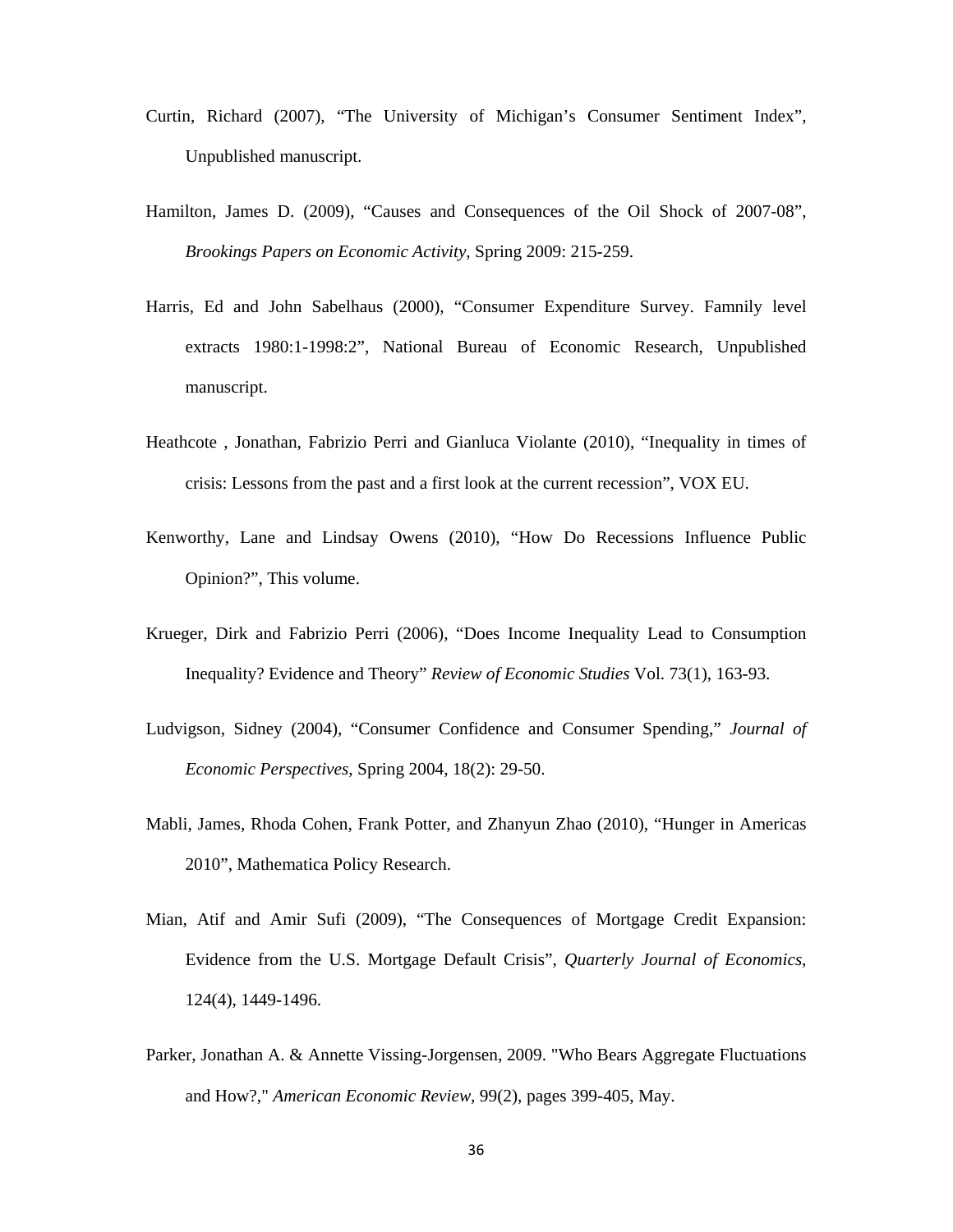- Poterba, James M. 2000. "Stock Market Wealth and Consumption," *Journal of Economic Perspectives* 14, no. 2 (Spring), pp. 99-118.
- Souleles, Nicholas (2004), "Expectations, Heterogeneous Forecast Errors, and Consumption: Micro Evidence from the Michigan Consumer Sentiment Surveys", *Journal of Money, Credit, and Banking*, 36(1).
- US Department of Transportation (2009), "Consumer Assistance to Recycle and Save Act of 2009", Report to the House Committee on Energy and Commerce, the Senate Committee on Commerce, Science, and Transportation and the House and Senate Committees on Appropriations.
- Wolff, Edward, Lindsay Owens, and Esra Burak (2010), "The Great Recession, Wealth Destruction, and The Housing Market", This volume.
- Wolff Edward (2010), "Recent Trends in Household Wealth in the United States: Rising Debt and the Middle-Class Squeeze", Unpublished manuscript.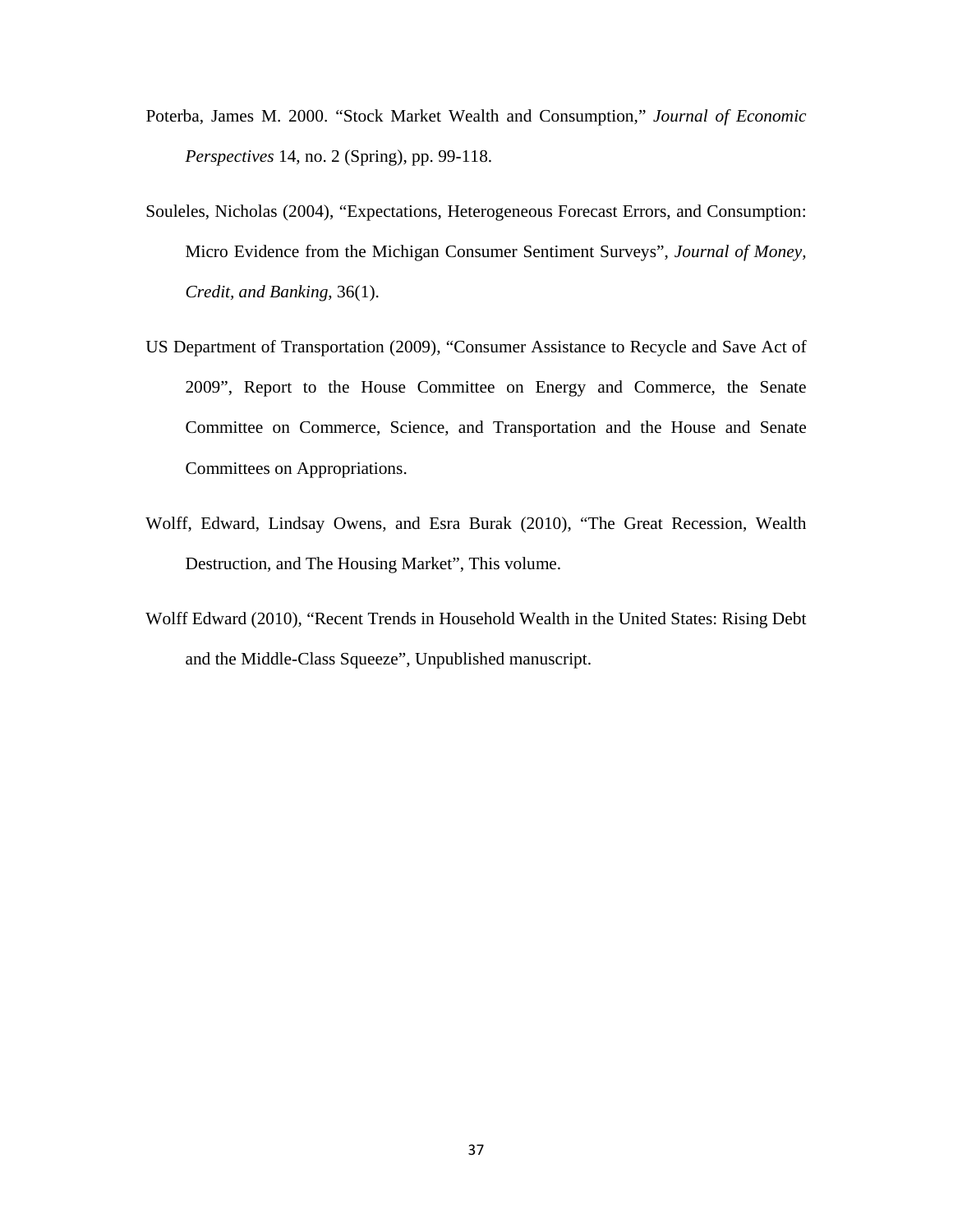# **Table 1: The Wealth Effect for Top Decile of Financial Assets**

| Panel A: Weighted means                           | (1)       | (2)       | (3)       |
|---------------------------------------------------|-----------|-----------|-----------|
| Estimate of the wealth effect from the literature | 0.01      | 0.04      | 0.07      |
|                                                   |           |           |           |
| Average annual consumption 2009                   |           | 59,528    |           |
| Average annual consumption 2007                   |           | 69,718    |           |
| Average total wealth 2009                         |           | 717,349   |           |
| Average total wealth 2007                         |           | 926,280   |           |
| Predicted annualized consumption growth           | $-1.50\%$ | $-5.99\%$ | $-10.49%$ |
| Actual annualized consumption growth              |           | $-7.30%$  |           |
|                                                   |           |           |           |
| Panel B: Medians                                  | (1)       | (2)       | (3)       |
| Estimate of the wealth effect from the literature | 0.01      | 0.03      | 0.07      |
| Median annual consumption 2009                    |           | 48,814    |           |
| Median annual consumption 2007                    |           | 52,243    |           |
| Median total wealth 2009                          |           | 517,082   |           |
| Median total wealth 2007                          |           | 673,439   |           |
| Predicted annualized consumption growth           | $-1.49%$  | $-5.98%$  | $-10.48%$ |
| Actual annualized consumption growth              |           | $-3.30%$  |           |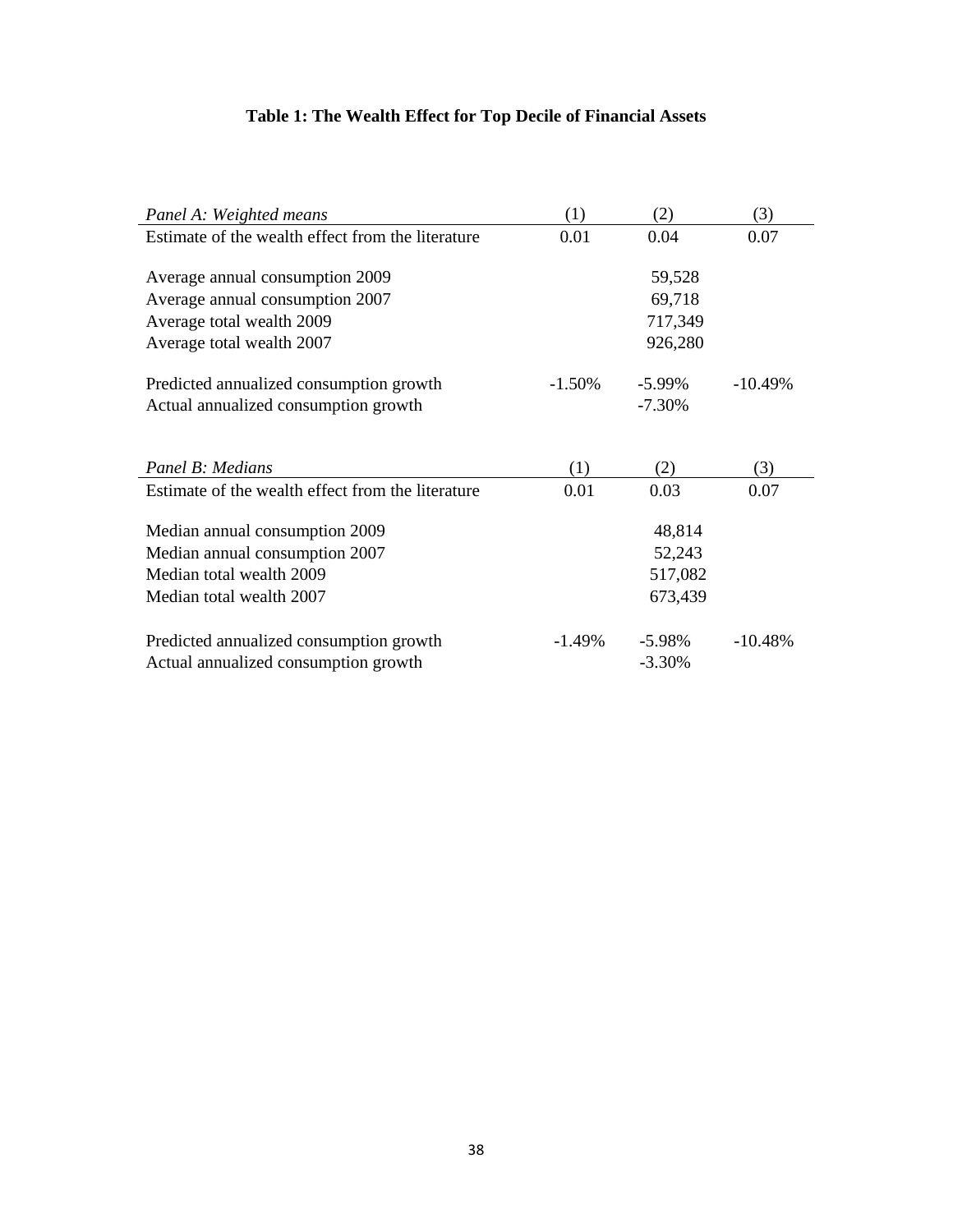#### **Endnotes**

<sup>3</sup> On average, durables account for about 10 percent of the total, nondurables for about 25 percent, and the remaining 65 percent is accounted for by services.

<sup>4</sup> This comment is based on NIPA updated data as of August 2011. When we finished writing this paper for the "Great Recession" volume (April 2011), the NIPA data showed a much muted decline in disposable income (in fact, disposable income looked remarkably stable in these data). The updated data show a much deeper and longer recession in terms of the disposable income series. It is even possible that these new data will call into question the NBER dating of the recession.

<sup>6</sup> The take-up rate is defined as the ratio of Beneficiary to Eligible Individuals (for Unemployment Insurance) or Households (for Food Stamps).

<sup>7</sup> The remarkable extension of UI benefits to 99 weeks (from the conventional 26 weeks duration in most states) may have contributed to an increase in long-term unemployment rates by creating disincentives to search for active employment.

<sup>8</sup> From the onset of the recession in 2007:IV to 2009:IV, spending on unemployment insurance soared by a staggering 303 percent. There was also a remarkable reduction in tax receipts (-29.4 percent) and an increase in veteran benefits (+21 percent) most likely associated with the impact of the Iraq and Afghanistan wars.

<sup>9</sup> The line for the 1980 recession has a solid-dash-solid pattern because it overlaps with the 1982-83 recession.

<sup>10</sup> The fact that consumption falls only late in the cycle suggests that it is not the engine of the economic bust. However, its late fall may also have contributed to the length of the bust itself. Note, however, that the attenuated response of consumption at the start of the recession could be explained by the effect of the 2008 tax rebate that families received in the first and second quarter of 2008. According to Broda and Parker (2008), consumption in the second and third quarter of 2008 was boosted by the receipt of the rebate, with most families spending it on food, mass-merchandise and drugs.

<sup>11</sup> The reversal of the decline in spending on durables raises the question of whether the sharp decline in 2008 reflected tighter budgeting by consumers or simply a more cautious withdrawal from the market in the anticipation of impending lower prices. Indeed, by the first quarter of 2009, surveys were registering an upturn in consumers' perceptions that the time was right for purchasing durable goods. Even though the richest Americans were particularly likely to find early 2009 a favorable time to make major purchases, when it comes to potential investments in a new home or vehicle, all income groups appeared more favorable toward making major purchases.

 $12$  The usage of food stamps has also spiked up dramatically (see Mabli et al. (2010)).

<sup>13</sup> ATUS is a time use survey conduced by the BLS, designed to measures how people allocate their available time to activities such as paid work, childcare, volunteering, and socializing.

 $14$  Health spending has been growing almost monotonically since the early 1970s. In fact, growth rates slow down during the early 2000s and are basically flat during the Great Recession period.

 $15$  There is indeed a strong increase in savings during the Great Recession. In fact, it was the first time in more than 25 years that savings increased on a consistent way for 2 years in a row. At the same time, there was a process of household de-leveraging. The debt-service ratio, having increased from 11 percent in 1993 to almost 14 percent at the outset of the Great Recession in 2007, fell to about 12.5 percent in just the following two years.

 $2$  In the BEA definition, personal disposable income is the sum of "Compensation of employees, received" (wages and employers contribution to social security), "Proprietors' income with inventory valuation and capital consumption adjustments" (business income), "Rental income of persons with capital consumption adjustment" and "Personal income receipts on assets" (income from assets), "Personal current transfer receipts" (transfers from the government and businesses), net of taxes paid.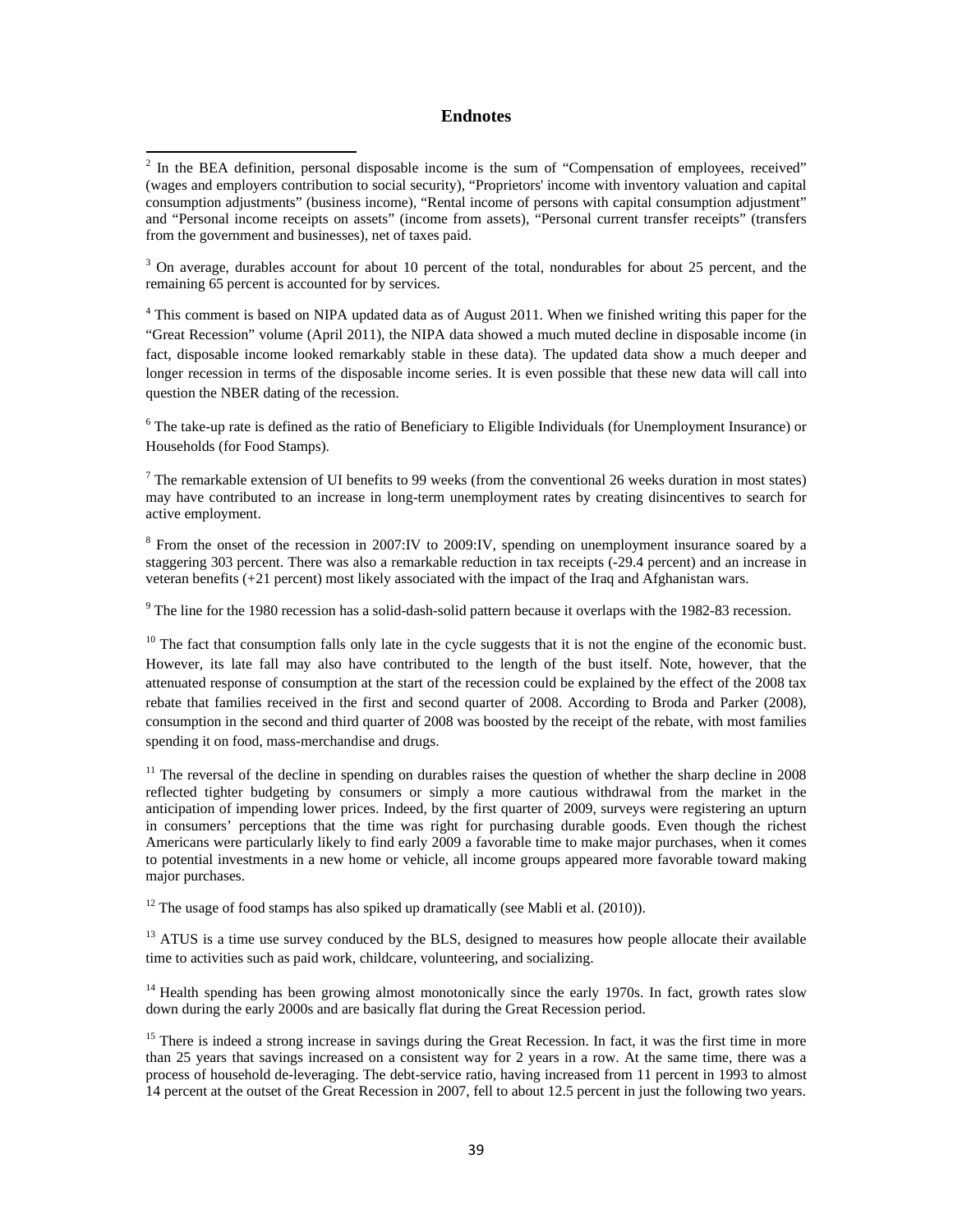$16$  The five questions are : (1) "We are interested in how people are getting along financially these days. Would you say that you (and your family living there) are better off or worse off financially than you were a year ago?"; (2) "Now looking ahead--do you think that a year from now you (and your family living there) will be better off financially, or worse off, or just about the same as now?"; (3) "Now turning to business conditions in the country as a whole--do you think that during the next twelve months we'll have good times financially, or bad times, or what?"; (4) "Looking ahead, which would you say is more likely--that in the country as a whole we'll have continuous good times during the next five years or so, or that we will have periods of widespread unemployment or depression, or what?"; and (5) "About the big things people buy for their homes--such as furniture, a refrigerator, stove, television, and things like that. Generally speaking, do you think now is a good or bad time for people to buy major household items?"

<sup>17</sup> The index's computation involves the sum of the relative scores  $(X_1, X_2, X_3, X_4, X_5)$  on each of the five question described in the previous note (i.e., percent of a favorable response minus percent of an unfavorable response, plus 100), divided by a 1966 base period total, plus a constant (which corrects for sample design changes from surveys in 1950s): ICS=2.0+( $X_1+X_2+X_3+X_4+X_5$ )/6.7558.

<sup>18</sup> This is of course not a statement about causality. People's lack of confidence may reflect information about the current state of the economy, rather than a predictor of future consumption behavior. Indeed, Ludvigson (2004) concludes that the forecasting power of consumer confidence indexes for consumer spending is at best very modest.

 $19$  In the US, the only three general-purpose surveys with some information on consumption are the Health and Retirement Study (HRS), the Panel Study of Income Dynamics (PSID), and the Consumer Expenditure Survey (CEX). Unlike the CEX however, the HRS and the PSID surveys are conducted biannually and their last available waves refer to years prior to the current recession.

 $20$  The CEX consists of two samples: a diary sample and an interview sample. The Diary is designed to obtain detailed expenditures data on small and frequently purchased items, recorded over the period of two consecutive weeks. The Interview sample surveys the whole range of expenditures of households for a maximum of five quarters. While expenditures are reported at every interview for the quarter preceding the month of the interview, income is reported only in the second and fifth interviews for a period of twelve months prior to the month of the interview. Information on assets is reported only in the fifth interview and refers to the amounts held as of the last month before the interview. In addition to stocks of wealth, households also report the change in wealth in the twelve months prior to the fifth interview, which allow researchers also to construct the initial wealth of the households at the time it enters the survey (namely, the stock of wealth just before the first interview).

<sup>22</sup> The CEX sample for 2007 to 2009 consists of 270,487 monthly observations, corresponding to 27,876 households. We drop observations with incomplete income data, living in rural areas, observations for which consumption is reported for the month of the interview, individuals living in student housings, multiple household units, armed forces personnel and households with less than three reports per quarter (in this case we only drop the interview with the missing reports and not the entire household). The final sample consists of 188,958 monthly observations corresponding to 22,183 households.

<sup>23</sup> The normalized measure is consumption/ $(H$  family members)<sup>0.5</sup>.

<sup>24</sup> We deflate using the BLS all urban CPI. Since the BLS does not provide a deflator for the sum of nondurables and services, whenever this measure is used we use the services index to deflate this sum. This choice is driven by the much larger budget share of services (On average, services budget share is 70.6 percent while nondurables are 24.7 percent in the 2007-2009 sample).

<sup>26</sup> Most of these patterns are replicated when examining other measures of consumption, such as nondurables or nondurables plus services, with the main difference being that for nondurables the most negative consumption growth (6 percent) is recorded for the young college educated group.

 $27$  Middle aged college educated are 41.4 percent of our sample at 2007, but they are 58.4 percent of the individuals in the top financial assets decile for this year.

 $29$  Source: Current Population Survey (CPS).